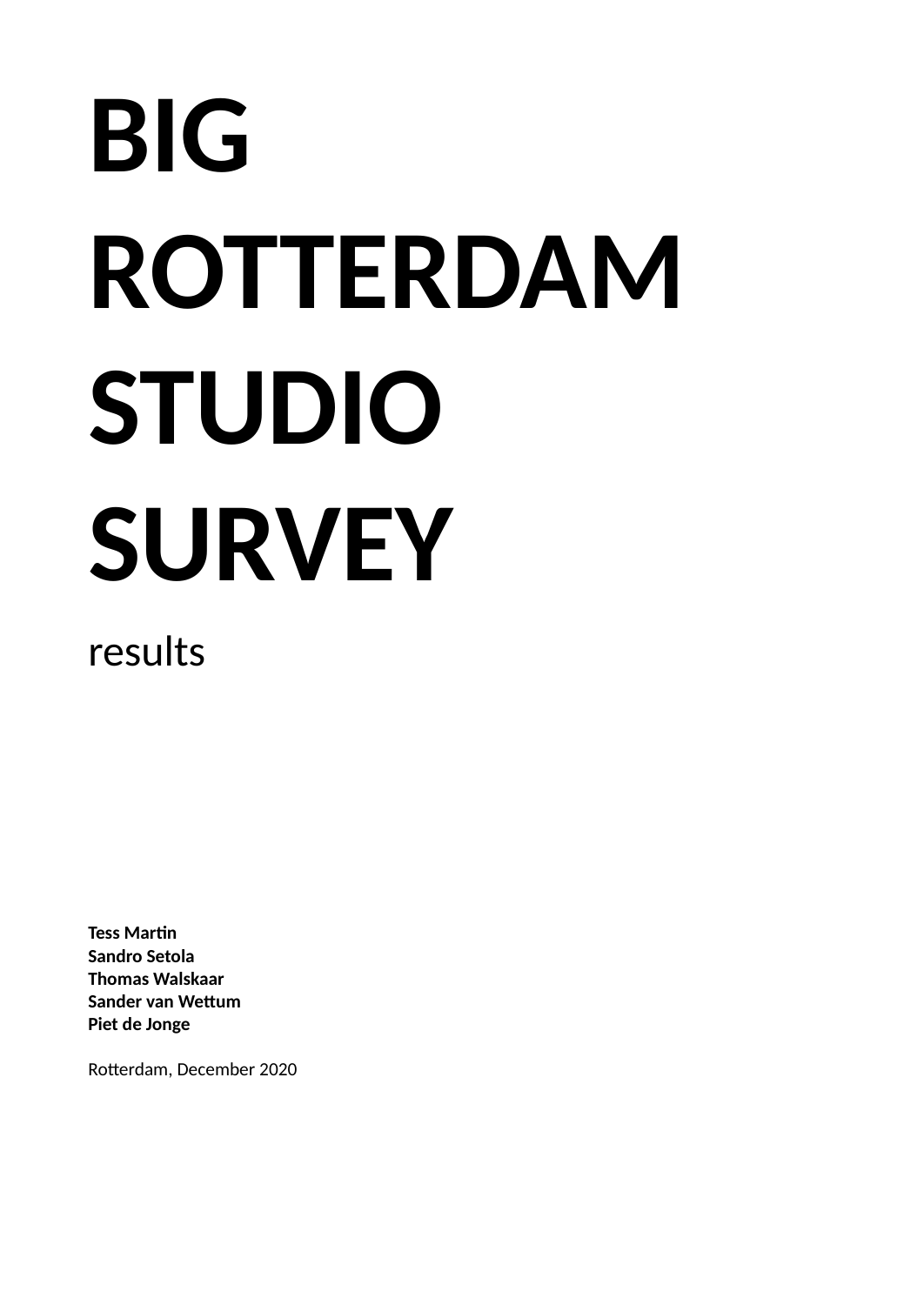# **Table of Contents**

| Conclusion                                                        | 3  |
|-------------------------------------------------------------------|----|
| Introduction                                                      | 4  |
| Context                                                           | 5  |
| Definitions                                                       | 5  |
| <b>Survey Results</b>                                             | 8  |
| 1: THE RESPONDENTS WHO ARE LOOKING AND THE NEED FOR ATELIER SPACE | 8  |
| 2: RENTED SPACES AND THE QUALITY THEREOF                          | 13 |
| 3: HOW SATISFIED ARE THE RESPONDENTS WITH THEIR RENTED SPACES?    | 17 |
| 4: WHAT KIND OF WORKSPACE DO YOU NEED?                            | 23 |
| <b>5: TEN KEY POINTS</b>                                          | 26 |
| 6: DISCUSSION AND RECOMMENDATIONS                                 | 27 |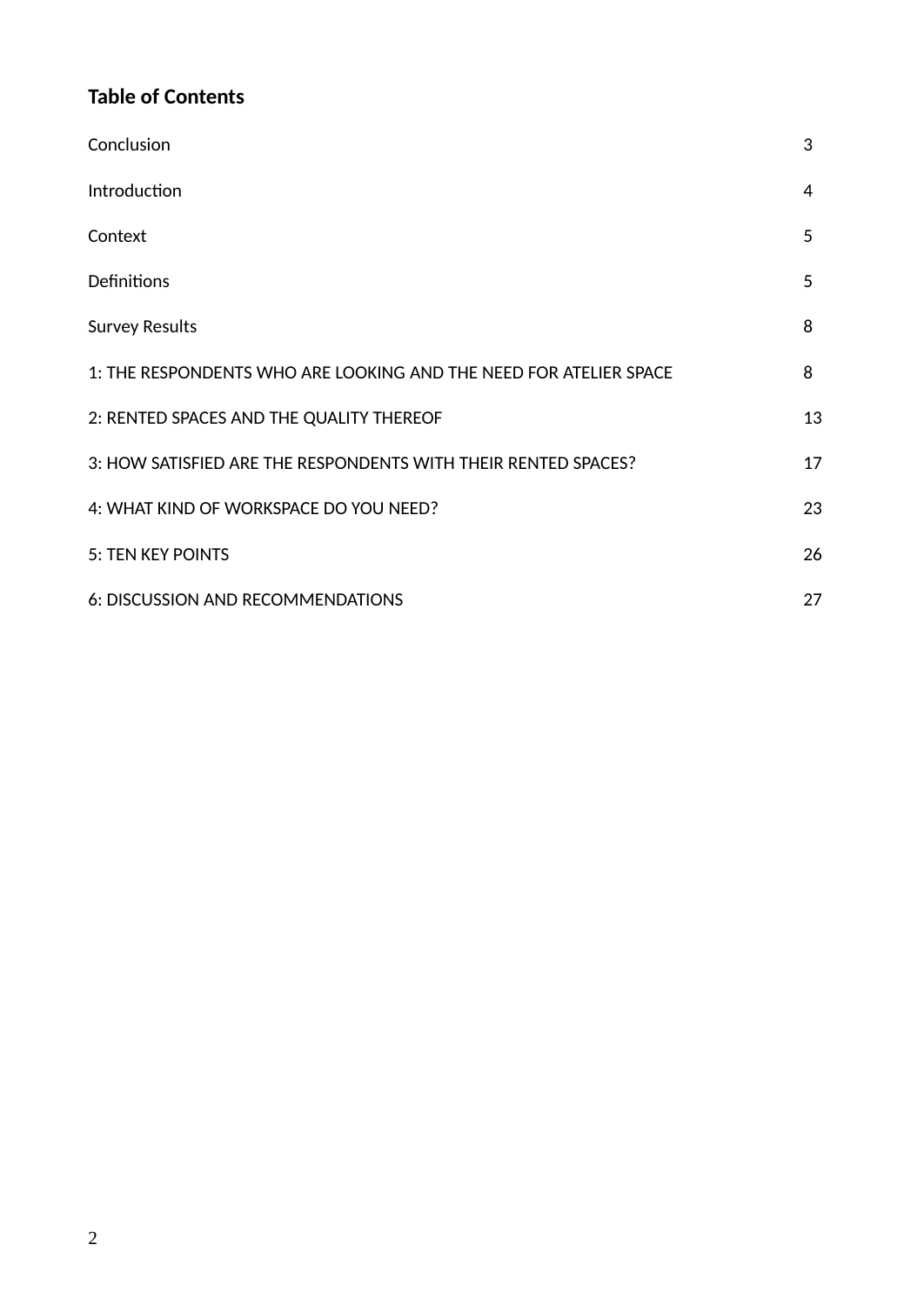# **Conclusion**

This survey provides a clear insight into the current (autumn 2020) need for and supply of workspaces for the creative sector in Rotterdam, a sector in which an estimated 4000 people are employed and which partly determines the image of the city.

It's not a rosy picture: No fewer than 67% of the total respondents (the total number of respondents is 369) are currently looking for a workspace and cannot find anything. Half of this group has currently no workspace at all. The other half are mainly looking because their space is likely to disappear in the short term. Developments in the market ensure that the total supply of affordable spaces is decreasing and the urgent demand for workspaces continues to grow. 40% of the respondents in this survey would consider leaving the city if they cannot find workspace.

It is clear that the demand for studios continues to grow: the city's appeal remains unabated and the creative sector has grown by almost a quarter in the past four years. Of the respondents who lost their workspace in the past five years, 65% indicate that the building in question has been sold or demolished. In the same group of forced departure respondents, 17.5% indicate that the rent became unaffordable.

SKAR has been made responsible by the municipality for managing and offering affordable workspaces and they feel the same pressure. They provide approximately a fifth of all respondents in Rotterdam with a workspace. 1100 of an estimated 4000 people working in the creative sector in Rotterdam rent 760 SKAR studios together. SKAR has a waiting list of 780 people.

Due to the city's current property policy, it is impossible for SKAR, as well as for creative incubators and artists' collectives, to bid on municipal buildings that are ideally suited for a studio function.

One fifth of all respondents have a workplace in anti-squat buildings. Anti-squat appears to be the worst possible option as a workspace for the creative sector: no rental rights, poor maintenance, unsafe, high service costs for the users, but above all: too temporary.

Rotterdam must take a critical look at its property policy. Rapid sale to the highest bidder ultimately leads to a loss: the social added value of investing in a studio building versus selling properties to the highest bidder has recently been investigated by SKAR. This shows that every euro invested in studio buildings generates 24 euros in expenditure (of which 11 benefits the government).\*

When the municipality of Rotterdam is determining the future of the creative sector in this city, it is wise to listen to the signals from that sector. Talk more to the artists instead of about the artists and give them the space and possibilities to determine the future of the studio buildings. This yields (much greater) profit in the long term.

\* See the attached Rebel report commissioned by SKAR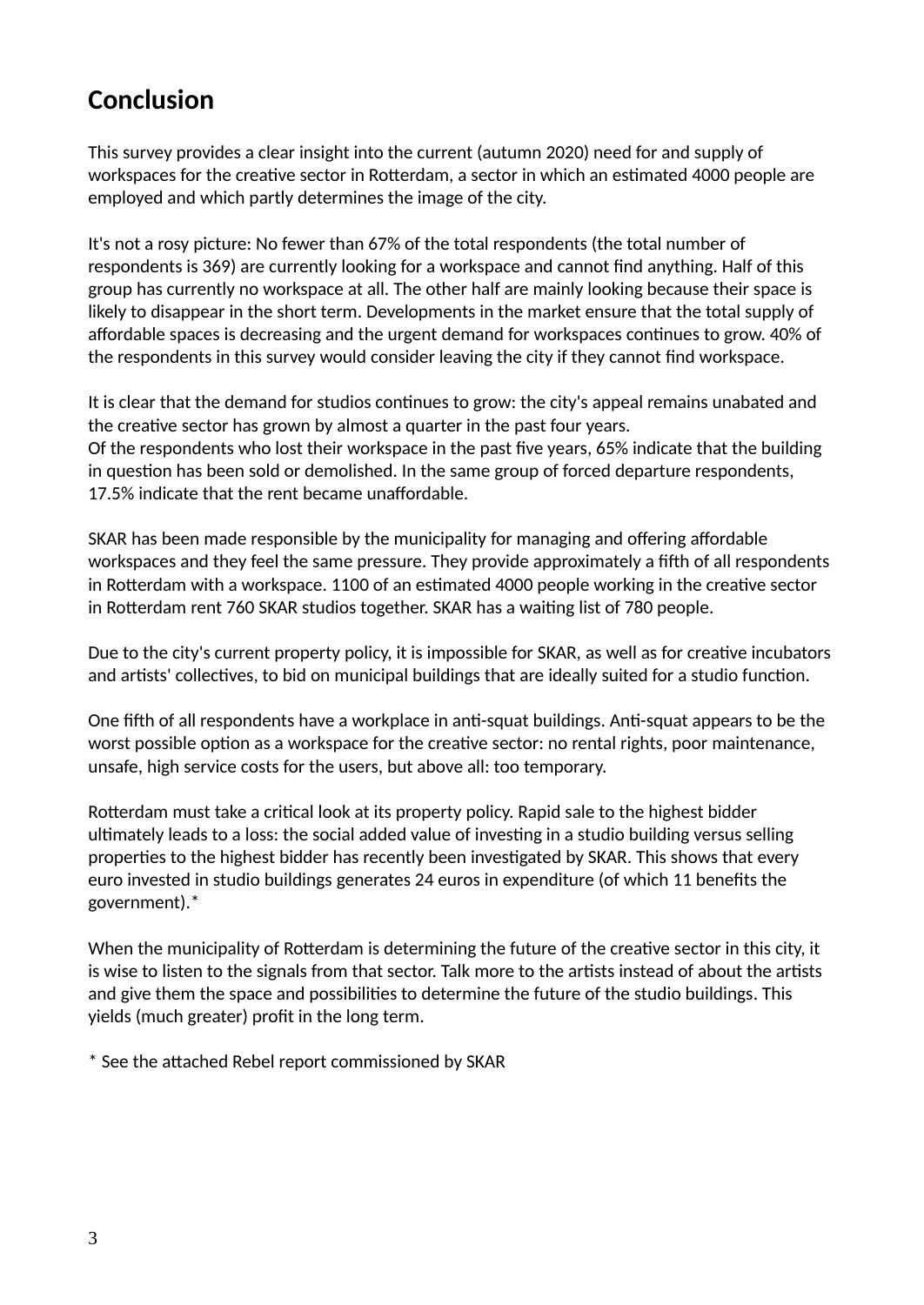#### **Introduction**

Since the 1980s, Rotterdam has had a reputation as an attractive city for artists, designers and makers to live and work in. At that time, the city had a lively cultural scene with a good infrastructure and affordable housing and workspaces. It therefore became the preferred choice for artists who could not find housing and workspace in other large cities in the Netherlands or even Europe. This development is reflected in the growth of the number of artists registered with the CBK (Center for Visual Arts) Rotterdam and the SKAR (Foundation for Art Accommodation Rotterdam).

In 2020, the city has entered a new reality: for the first time, space for the creative industry is under pressure. In the past four years, an increasing number of artist collectives and individual artists have lost their (temporary) workspace that they had rented or received on loan from the city. Real estate prices are increasing rapidly and previously vacant buildings (owned by the city) are now sold to the highest bidder, often with the aim of transforming them into residential properties. Well known artist collectives such as Duende, Stichting Blokland, De Verzonnen Stip, De Hammerstraat and others have already fallen prey to real estate development. Initiatives such as De Kunstenzone in Charlois and Stichting Aureool in Overschie fear for their survival due to imminent sales. Kunst en Complex is currently in an uncertain bidding process and Kaus Australis is even having to demolish their own building because of a new housing development. Both of these last-mentioned collectives have been active since the 1980s and have helped determine the city's artistic image. It is inexplicable why the city no longer supports these kinds of places or tries to preserve them.

SKAR has been appointed by the municipality to manage affordable artists' studios. In recent years, the amount of square footage they administer has doubled, but the list of applicants has grown from 300 in 2016 to 780 in 2020 (September 2020 poll). The municipal Atelier- en broedplaatsenbeleid (Studio and creative incubator policy) has indeed led to a growth in the supply. But the supply of studios from other providers, is shrinking, and this is hitting the creative sector hard.

The current state of affairs with regard to the creative workspaces in Rotterdam has therefore been investigated by four artists: Tess Martin, Sandro Setola, Thomas Walskaar and Sander van Wettum with the support of Piet de Jonge (independent curator and organizer of the Groot Rotterdam Atelier Weekend). They organized the Big Rotterdam Studio Survey to collect data on the quantity and quality of workspaces. The survey was conducted from October 27 to November 15 and was mainly distributed via social media. SKAR and CBK distributed the survey in their newsletter, on their social media platforms and websites. Other organizations also supported the initiative through their channels (including Cultural Workers Unite, Flowerdales Foundation and Trendbeheer).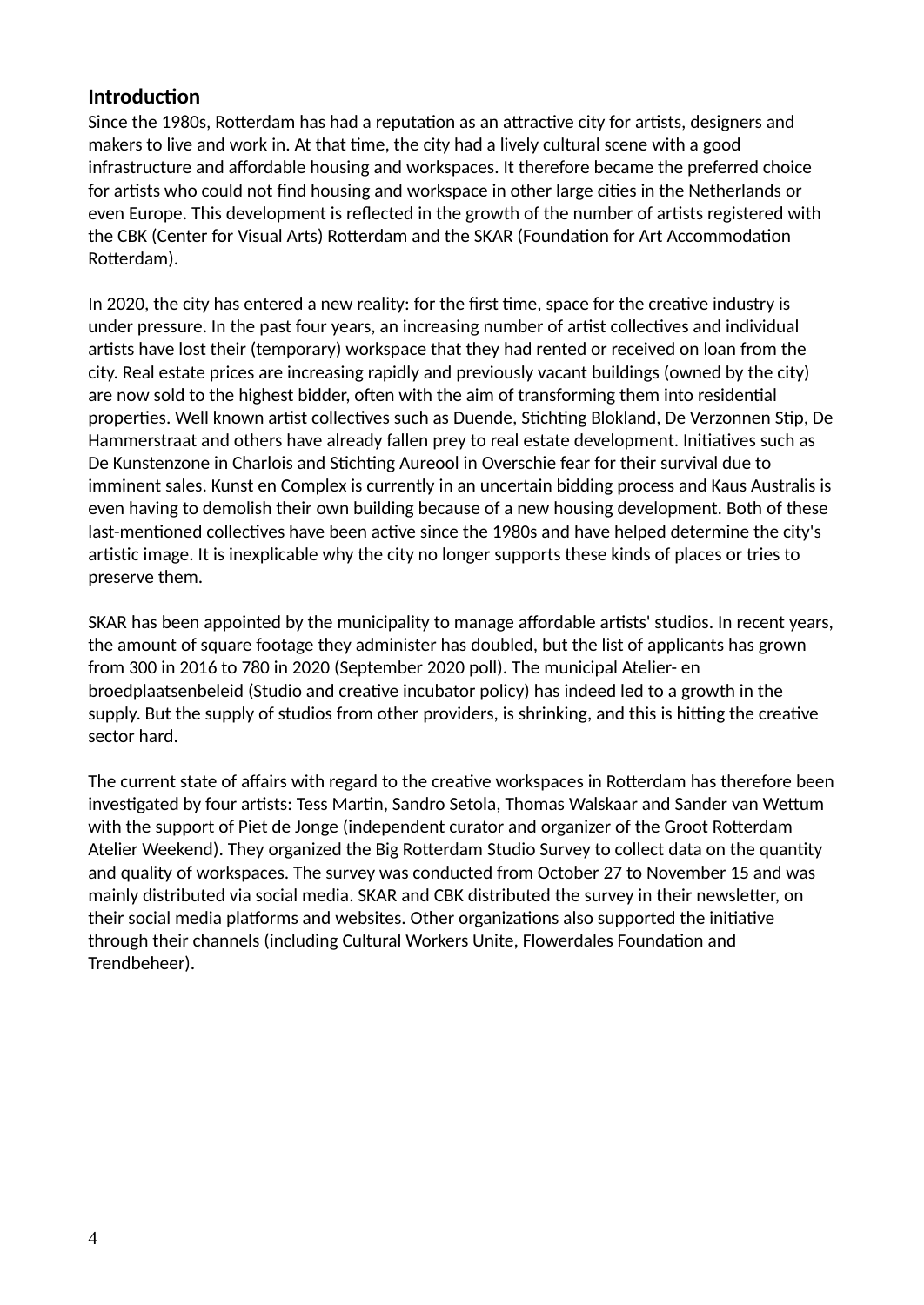#### **Context**

How many artists are there in Rotterdam? The data on which the municipal policy is based dates from 2017. In that year the number of artists, designers and makers was estimated at 3,300, of which 1,347 were registered as artists at the CBK Rotterdam. In 2020, the number of artists registered with the CBK Rotterdam has risen to 1,650, a growth of 303 artists or 22%. When we apply this growth percentage to the entire creative sector in Rotterdam, this amounts to approximately 4000 artists, designers and makers.

We received **369 useful responses**. Of these 369 respondents, **61%** indicated that they work as an **autonomous artist**. **39%** indicated that they work in mainly **applied** fields. We used the same principles and calculation methods used in the municipal policy memorandum from 2017 to enable a clear comparison.

#### **Definitions**

As a starting point for the survey, the same definitions have been used as used in the 'Atelier- en Broedplaatsenbeleid 2017-2021' (Studio and creative incubator policy 2017-2021) because our target group is the same as that for this policy document. The policy focused on autonomous artists and "creative business services" as the group in need of affordable studio space.

In this survey six providers of studio space are named:

**SKAR** (Stichting Kunst Accommodatie Rotterdam - Foundation Art Accommodation Rotterdam) SKAR is an organization in Rotterdam with the main objective of renting out studio spaces to artists, designers and makers. SKAR has a fixed square meter price of €52 per m2 per year to keep work spaces affordable (excluding service costs and VAT). SKAR works with a candidate list. When a studio becomes available, they decide on the basis of this list who is most suitable to rent the space. They now rent out 760 workspaces to 1100 artists (a portion of these workspaces are rented on a temporary basis to an estimated 100-250 artists). SKAR has seen an increase in the number of people waiting in recent years. The list now includes 780 candidates who are looking for studio space.

#### **Anti-squat (or vacancy management)**

Vacancy management was originally intended to prevent the squatting of vacant buildings. It is an arrangement for owners to "give" buildings that are no longer in use to temporary users. These spaces can serve as temporary housing but also as temporary workspace (or both). Vacancy managers are paid by the owners of a property to manage and monitor their property. These organizations charge a monthly amount in service costs to temporary users of the spaces in the building. Unlike a regular rental contract, these organizations use a "loan agreement" from which the user cannot derive any rights. The number of anti-squat buildings in the city is not registered anywhere, making it difficult to determine how many buildings are involved and how many people use them.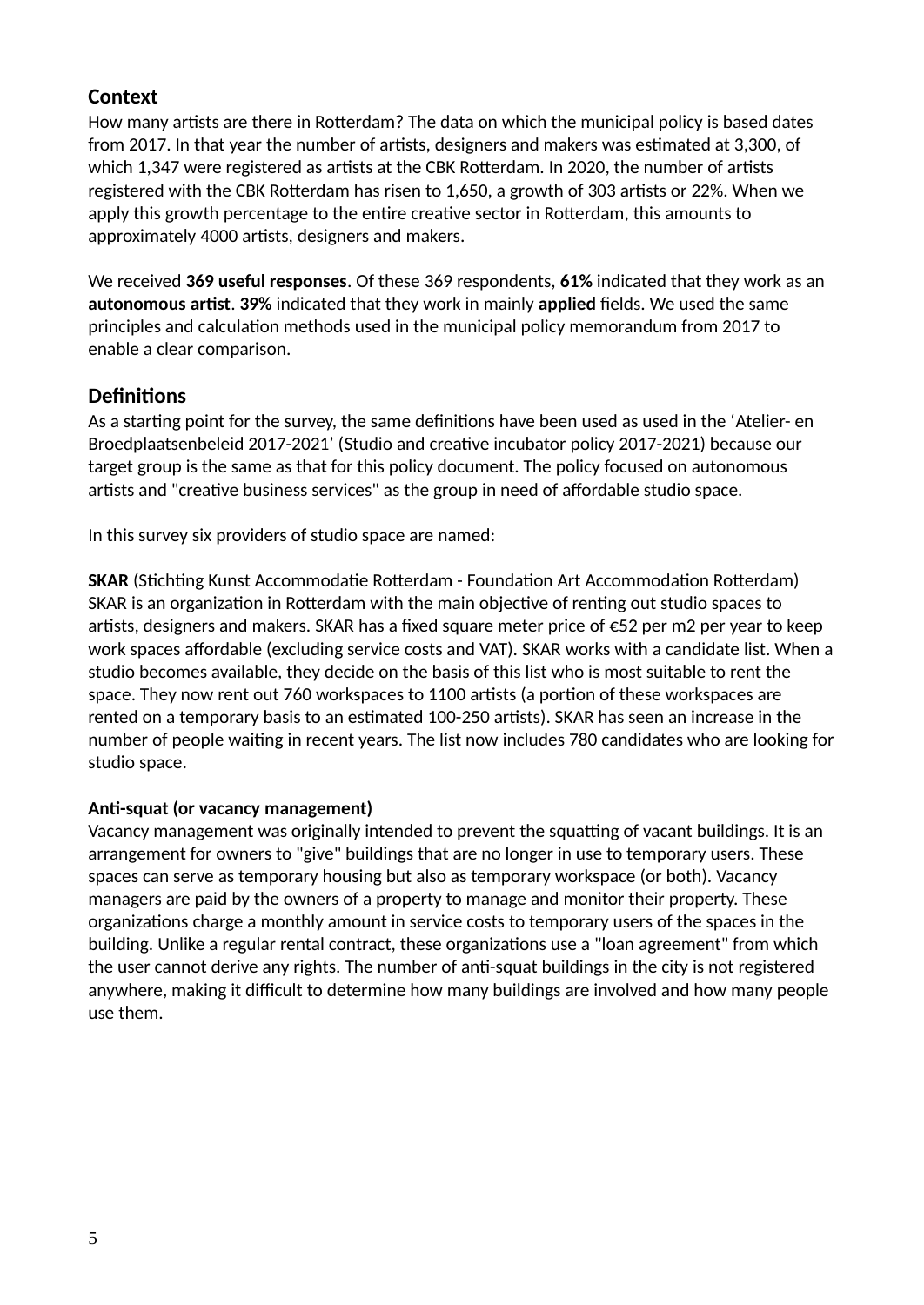#### **Incubators and artists' collectives**

Of the respondents in these two categories, 80% work in an artist collective and 20% work in an incubator.

Artist collective sites are usually founded by the users themselves, some started as squats, some with a loan agreement with the municipality. These buildings are operated by autonomous artists. The costs are divided among the active members. These collectives are not profit-oriented and often lead to close-knit user groups with exhibition and event programs and sometimes guest studios for Artists in Residence. (B.a.d Foundation, Kaus Australis, Het Wilde Weten and Kunst & Complex).

Creative incubators are usually work places set up by external parties that are managed independently and whose spaces are rented out directly to a very specific group of users (Schieblok, Keilewerf and de Kroon). In these places workspaces are mainly rented by makers in the applied fields, as the spaces are often less suitable for visual artists. Incubators set their own prices, which are usually not below the standard used by SKAR. Many incubators in the city are facing a future as precarious as the artists' collectives. De Kroon and the Keilewerf are still fighting for a long-term lease.

#### **Commercial rent**

This is a collective term for every tenant who does not rent from the above parties but from another company or owner in the city. This concerns buildings that are not exclusively intended as artist studios spaces or workshops but can also be rented to other commercial parties for other purposes.

#### **Buy/Own**

Studios bought by artists themselves.

#### **Working from home**

Artists who do their professional work from home. Some do this due to lack of workspace elsewhere, but others have consciously decided to work this way.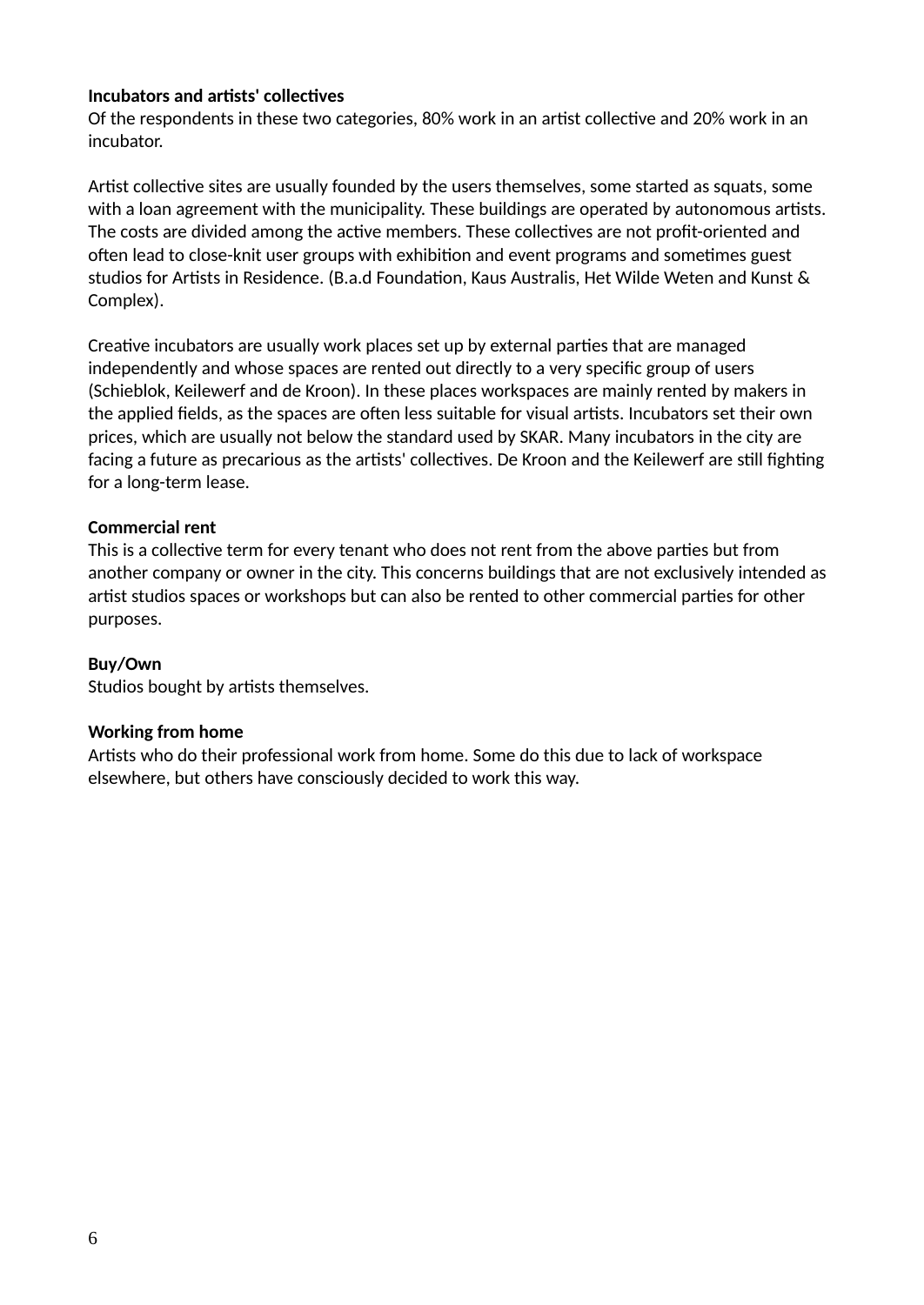

Illustration: Thomas Schats With thanks to CBK Rotterdam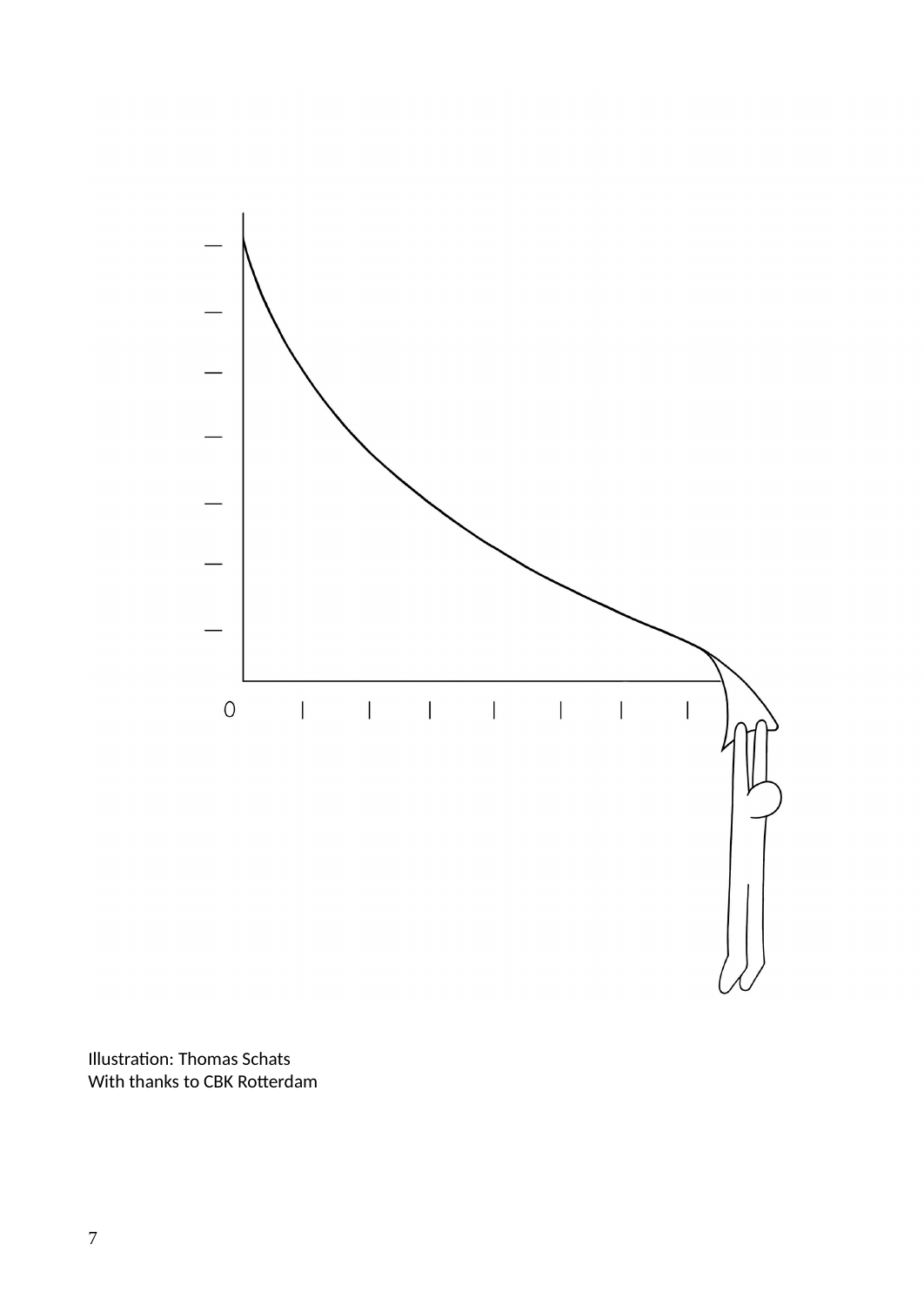# **SURVEY RESULTS**

# **1: THE RESPONDENTS WHO ARE LOOKING AND THE NEED FOR ATELIER SPACE**

#### **1A Are you currently looking for a studio/workspace?**

Of the 365 relevant respondents, 29.6% have no workspace at all, and are looking for one. 38.1% have a (temporary) space, but are looking for another space. 32.3% have a space and are not looking. In total, 67.7% of all respondents are looking for a space



#### **1B If you currently do not have a workspace, did you have one in the past 5 years?**

Of the 83 respondents who currently do not have a space *and* are looking for one, 65% of them actually had a space within the last five years.

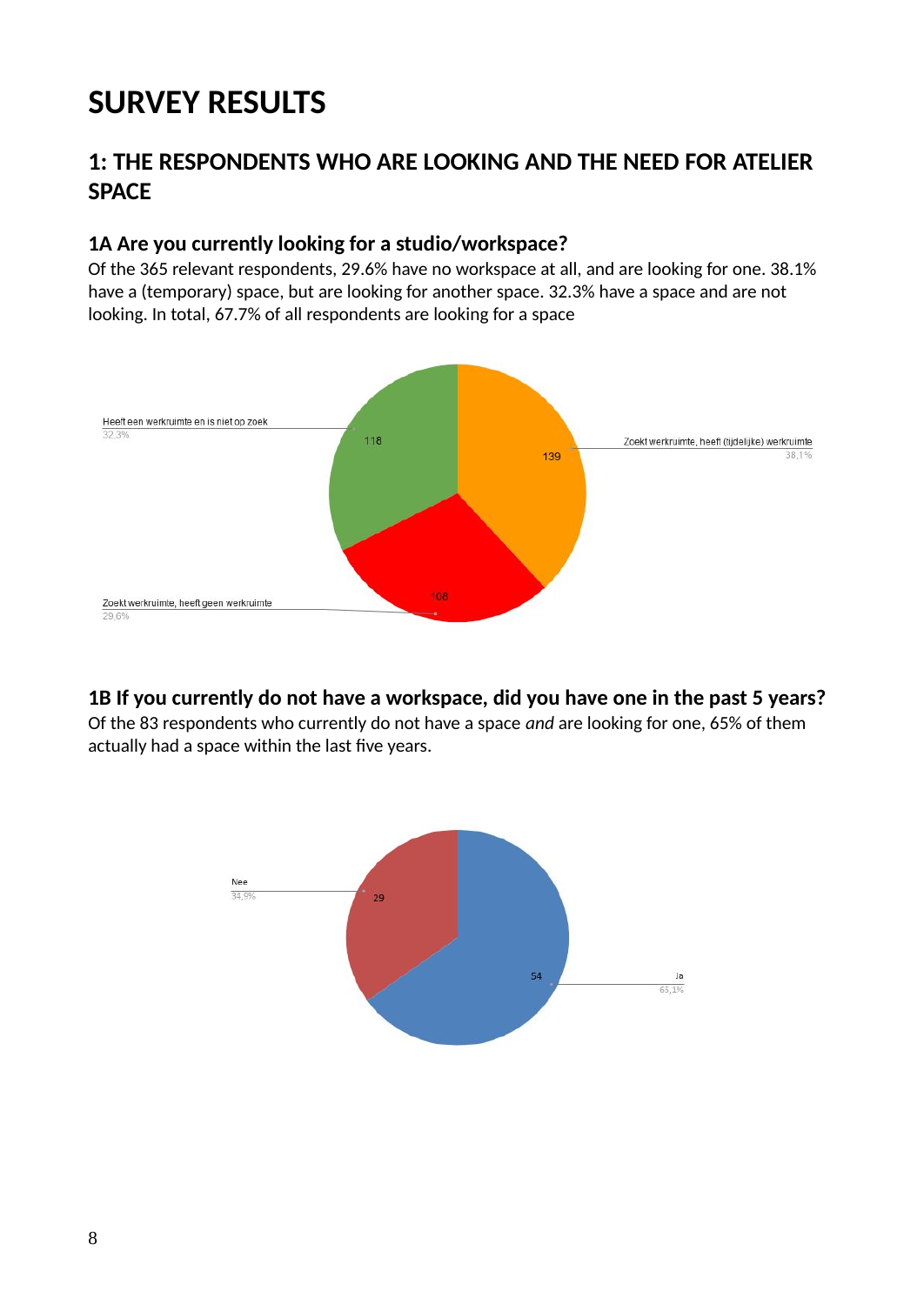#### **1C If you had to move from your workspace, what was the reason?**

Of the 54 respondents who answered "yes" to question 1B, 46 people responded to question 1C. They were free to answer: 65% of these artists had to move because of the sale of the building. This category also includes the artists who were anti-squat.



#### **1D What obstacles have you encountered in your search for a workspace?**

Of the 109 people who do not have a studio space, 98 answered this question.

Almost half of the respondents cite their biggest obstacle in finding workspace as little supply (e.g. 'I can't find anything', 'too much competition', 'the supply does not meet my needs',' I keep getting kicked out of anti-squat spaces').

The next reason is the price: for almost 35% of the searching artists the available supply is too expensive. Another obstacle is that the spaces are too temporary. Some artists say that SKAR is the main obstacle and refer to the long waiting list.

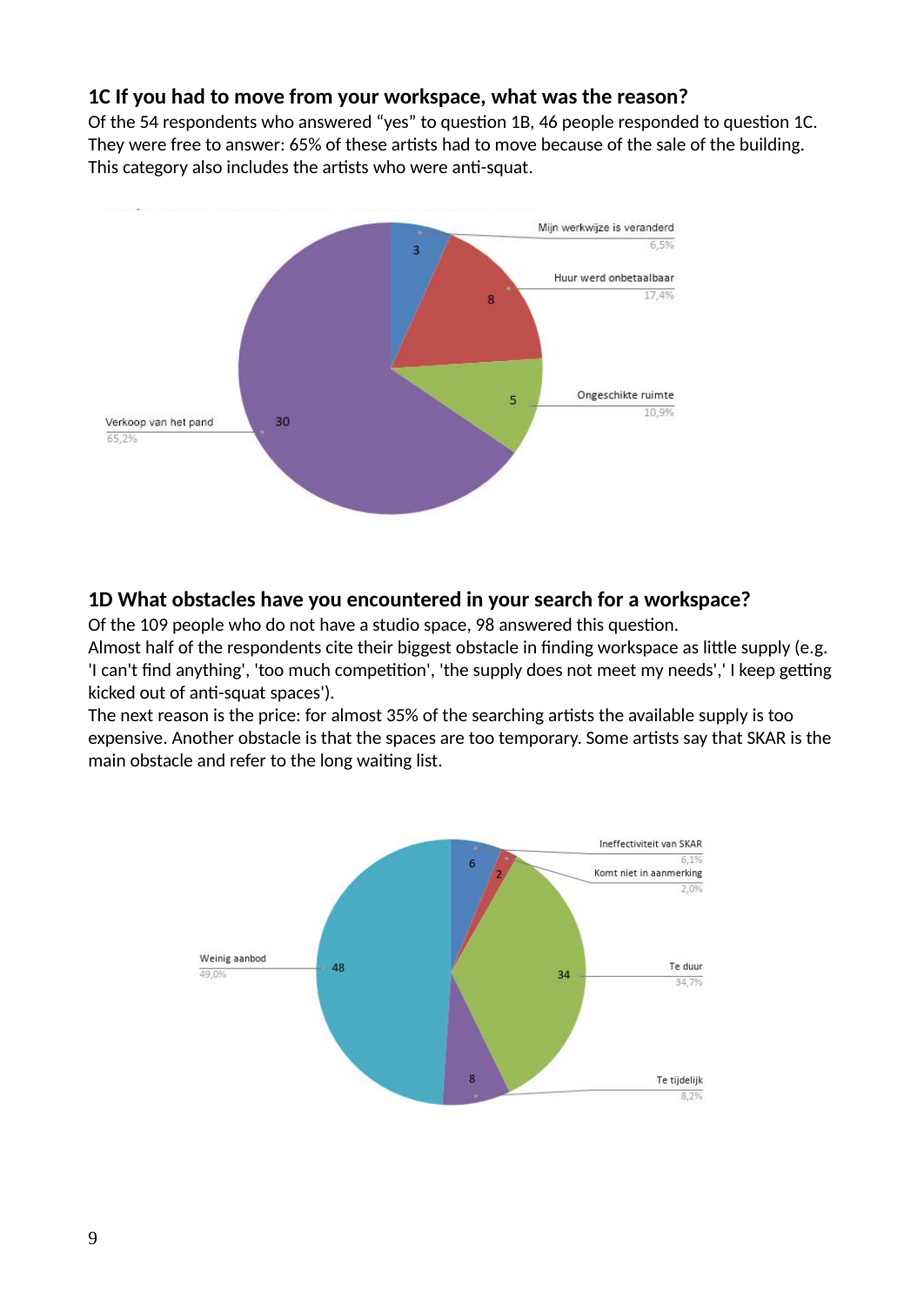#### **1E For the respondents who do currently have a workspace, but are also looking for another one, what type of space do you have?**

Of the 244 respondents who indicated that they are looking for a space, 139 already have a workspace. Most of these (29.5%) are in an anti-squat building. 17.3% rent commercially, 16.5% work at home, 14.4% rent through an Incubator or an artist collective and 8.6% rent through SKAR.

Despite the fact that these respondents have a studio, they are still looking for a different workspace. What is the reason? Looking at the results later in this report, it is possible to make some well-educated assumptions:

- 1. Anti-squat spaces are by definition temporary. In 4F, it can be seen that most respondents prefer a permanent workspace, not a temporary space. It is therefore natural that people in an anti-squat space would be (actively or inactively) looking for a new space. Many artists have had to give up their workspace because the building was sold (see 1C). No doubt this contributed to their search for workspace. Most of the anti-squat buildings are municipal properties, but there are also private anti-squat properties. We were unable to gain insight into the total number of anti-squat buildings in Rotterdam.
- 2. Respondents who rent commercially (17.3%) have to deal with high and/or rising prices. Further on (2C) it is indicated that commercial rent is one of the most expensive options and (see 1C) rent increase is the second biggest reason why a respondent had to leave a workspace.
- 3. The fourth largest category in the below chart are the artists who work from home. Why are they looking for a studio? Later we see that respondents who work from home are very dissatisfied with the size of their workspaces (2A-b) and with the possibilities for networking (3D-b).

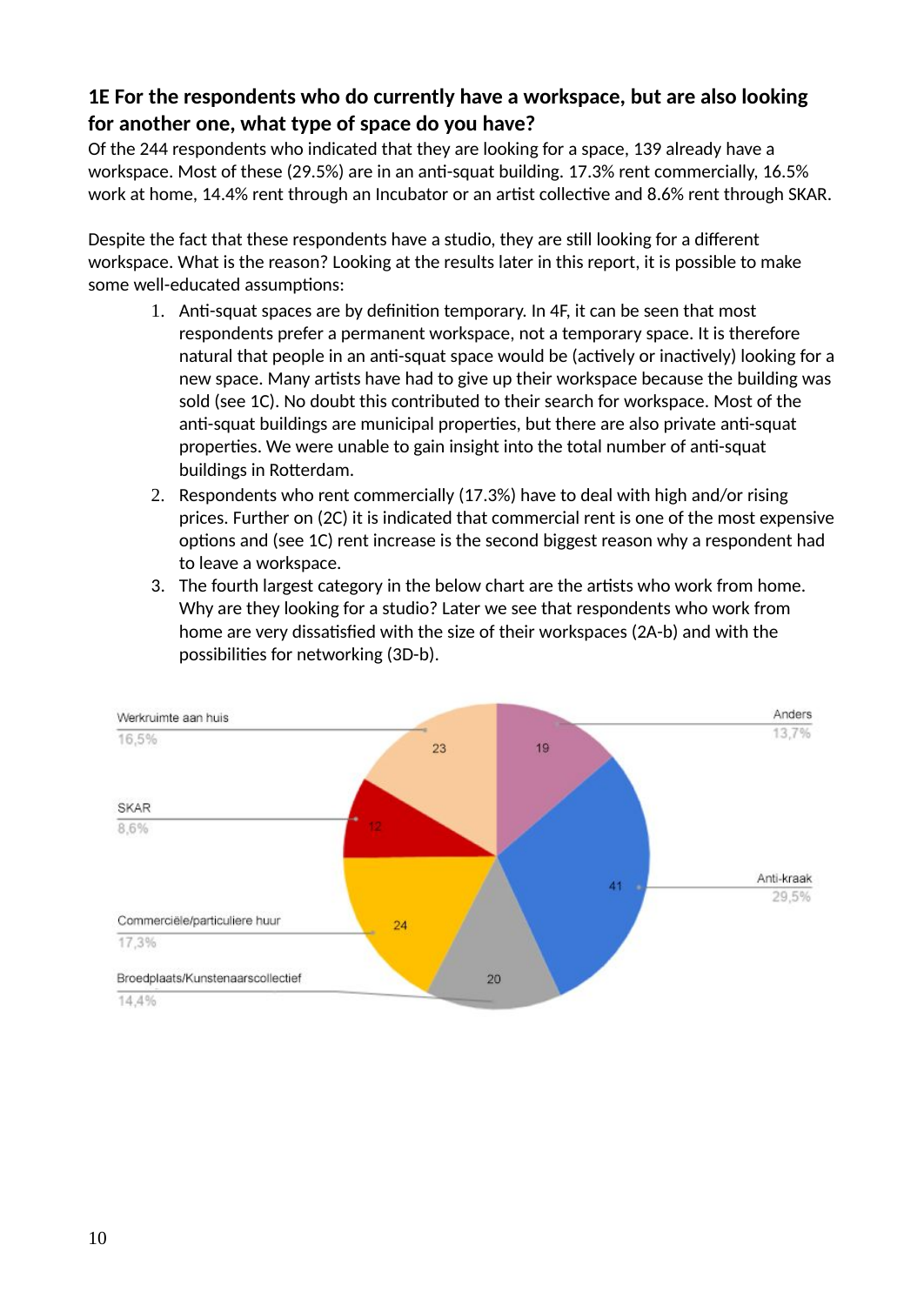#### **1F For those looking for a new space: are you registered with the SKAR?**

The municipality looks to SKAR for information about the artists' need for workspace. Is the SKAR waiting list a reliable indication of the actual number of artists looking for workspace in the city? Of the 244 respondents looking for workspace, 48% are registered with SKAR, 52% are not. In other words, the SKAR list is an incomplete indication of the demand for studio space in Rotterdam. It also raises the question of why artists are not registered with this organization:



#### **1G For those looking: what is the reason you are not registered with the SKAR?**

What is the reason that 127 of all respondents looking for a workspace are not registered with the SKAR? The majority (30%) answered that they did not know what SKAR was, 18% think SKAR is too expensive and 15% think the waiting/candidate list is too long.

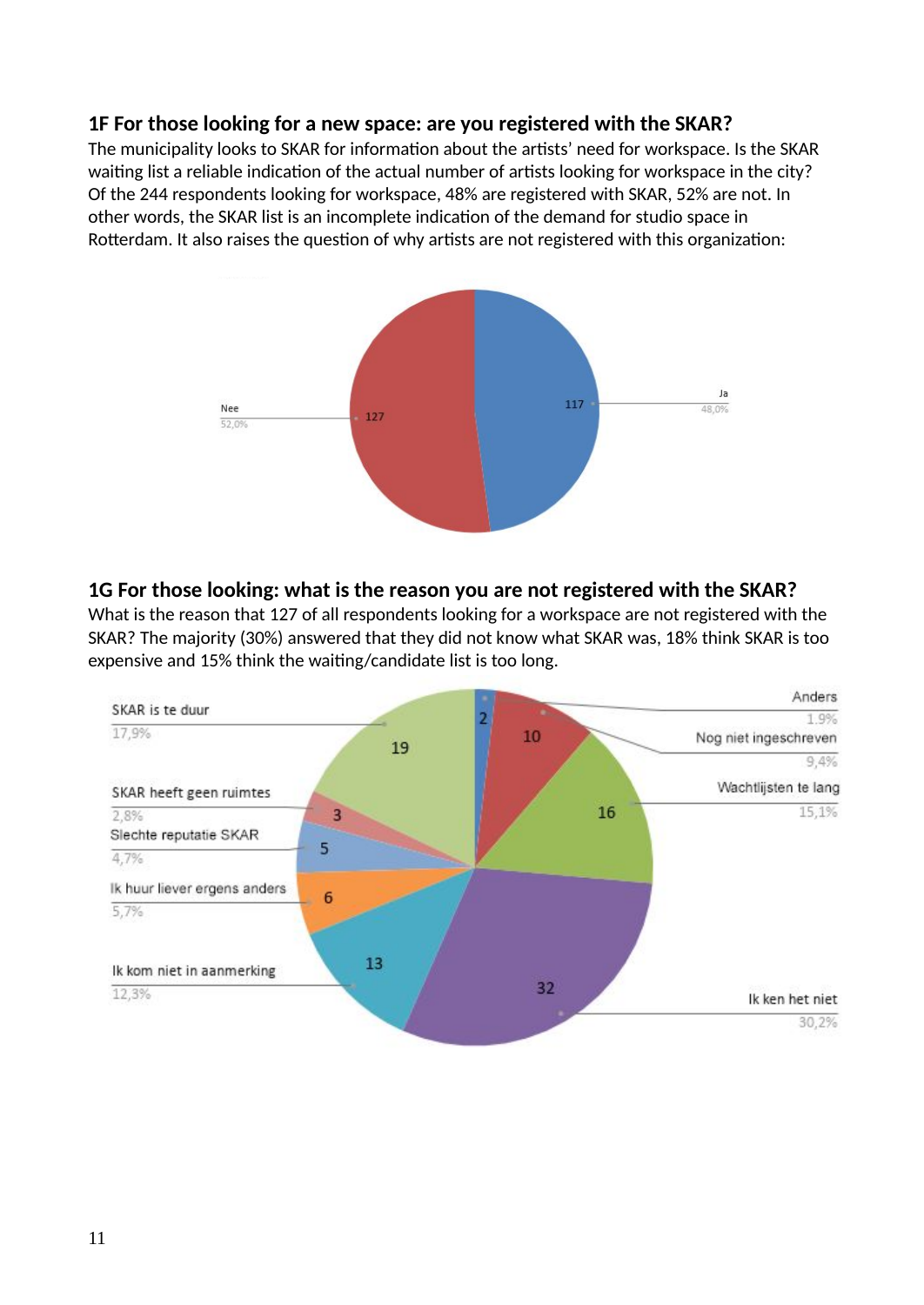#### **1E For those looking, how long have you been registered with SKAR?**

Most of the 127 respondents registered with SKAR have been on the list for up to three years. SKAR uses the term "candidate list": when allocating a studio, it is checked, among other things, whether the candidate fits within the group of artists present in a complex. So there are other factors at play than just waiting time.

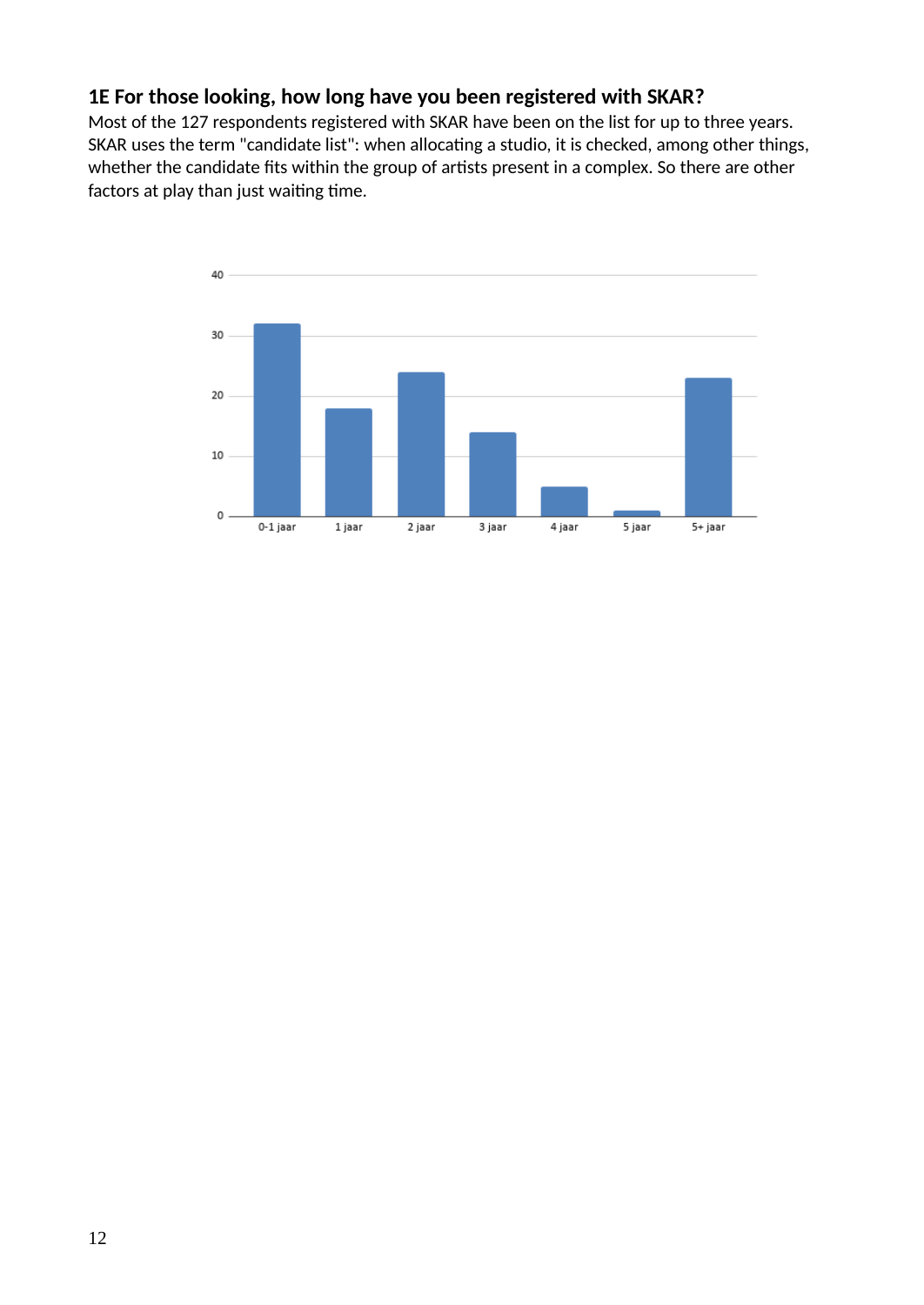# **2 RENTED SPACES AND THE QUALITY THEREOF**

This part of the survey focuses on the 260 respondents who currently have a workspace. We wanted to know from whom they rent their space and how they value it.

#### **2A-a How did you get your current workspace?**

22% of the respondents (57 artists) have a space via SKAR, remarkably only one percent more than the number of respondents who are anti-squat (54 people).



#### **2A-b Average scores for each provider**

The assessment of the spaces was done via six questions. These covered objective aspects such as amount of space versus price, but also more subjective aspects such as safety, social interaction and location. This overview shows the average score that respondents gave for each aspect of their workspace.

**Buy/Own** gets very high scores when it comes to price and size. With the highest average score (8.2), this option comes in first place. However, it should be noted that only four of the 369 respondents bought their own workspace, highlighting how unattainable this option is for the majority of creatives.

**Creative incubators and artists' collectives** receive the highest score after buy/own and score well in every respect. They score 7.8 and are in second place. This is the most attractive and feasible option for the largest group.

**SKAR** comes in a good third place. They score slightly lower in terms of shared facilities and networking opportunities compared to the creative incubators/artist collectives. They score very well when it comes to size of spaces and get a total average score of 7.1.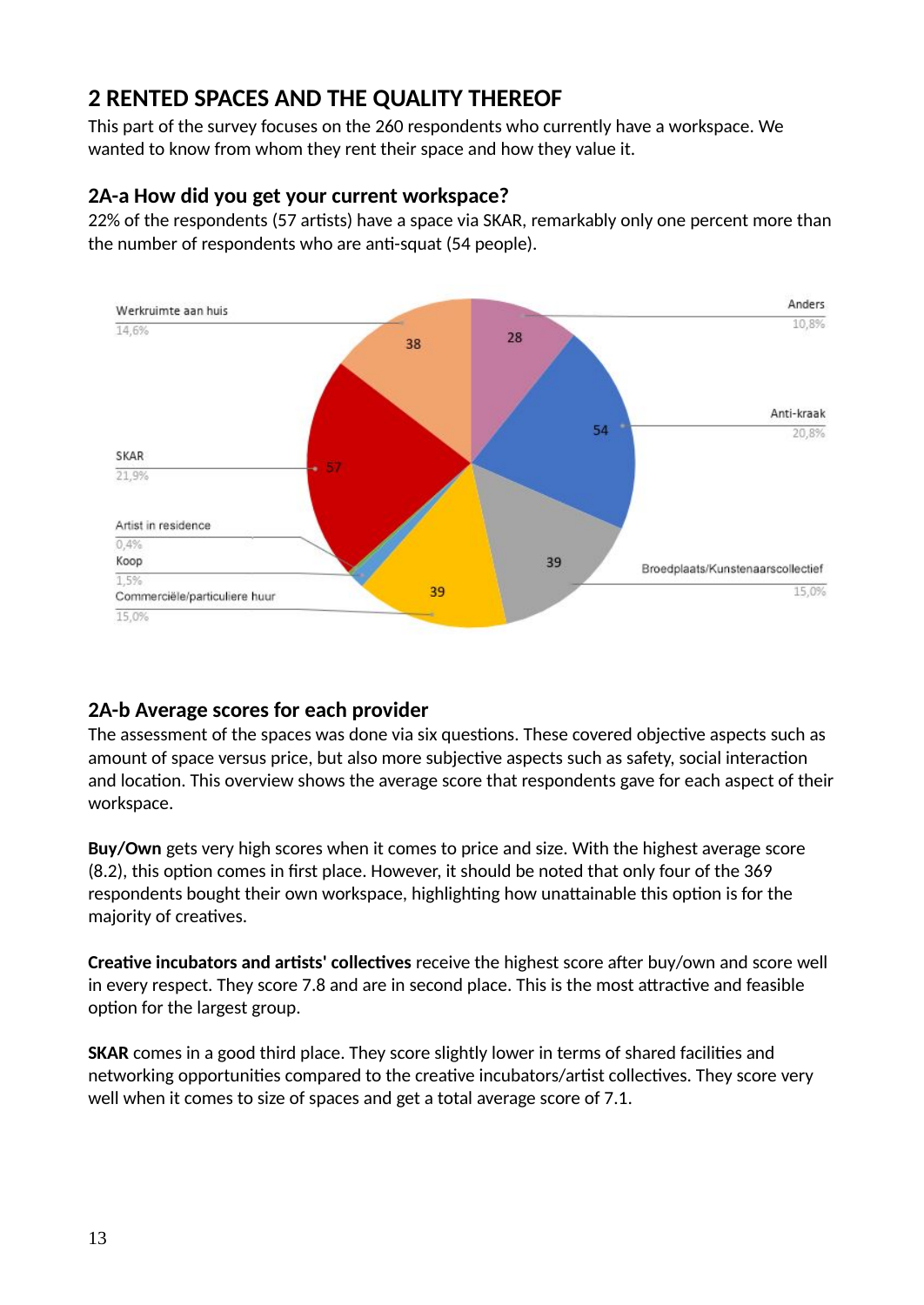**Workspace at home** has varied grades. Some aspects score very well: security, price and location, but size and networking options score very low. The average rating for working from home is 6.8, which puts it in fourth place.

**Commercial rent** is rated the lowest in price and size but is comparable to SKAR in terms of shared amenities and networking capabilities. They receive a 6.5 and come in fifth.

**Anti-squat** scores well in terms of affordability and size but gets the lowest rating of all six in terms of safety. Anti-squat gets the lowest average score of all possibilities: 6.4, which puts it in last place. Respondents indicate that the temporality and uncertainty of this option is very disadvantageous. It is the least attractive provider, but it makes up a fifth of the total supply of studios in the city.

|                                     | Grootte werkruimte | Huurpriis | Gezamenlijke functies Meerdere mensen Ligging |     |     | Veiligheid | Eindciifer |
|-------------------------------------|--------------------|-----------|-----------------------------------------------|-----|-----|------------|------------|
| Anti-kraak                          | 7,8                | 7.5       |                                               | 5,4 |     |            | 6,4        |
| <b>SKAR</b>                         |                    | 74        | 5,9                                           | 6,1 |     | 7,3        |            |
| Broedplaats/kunstenaarscollectief   | 8.2                | 8,4       | 7.6                                           | 7.6 | 7.6 | 7.7        | 7,9        |
| Commerciele/particuliere verhuurder | 6.8                | 6,5       | 5,9                                           | 6.1 |     | 6.6        | 6,5        |
| Koop                                |                    |           | 6,5                                           | 6,4 |     |            | 8,1        |
| Werkruimte aan huis                 | 6.1                | 7.3       | 6.5                                           |     |     | 8.8        | 6,8        |

To better illustrate the relationship between space and rental price, the responses to those questions are elaborated below.

#### **2B How big is your current personal workspace?**

Of the 260 respondents who have a space, the majority has a space of 20 to 40 m2.

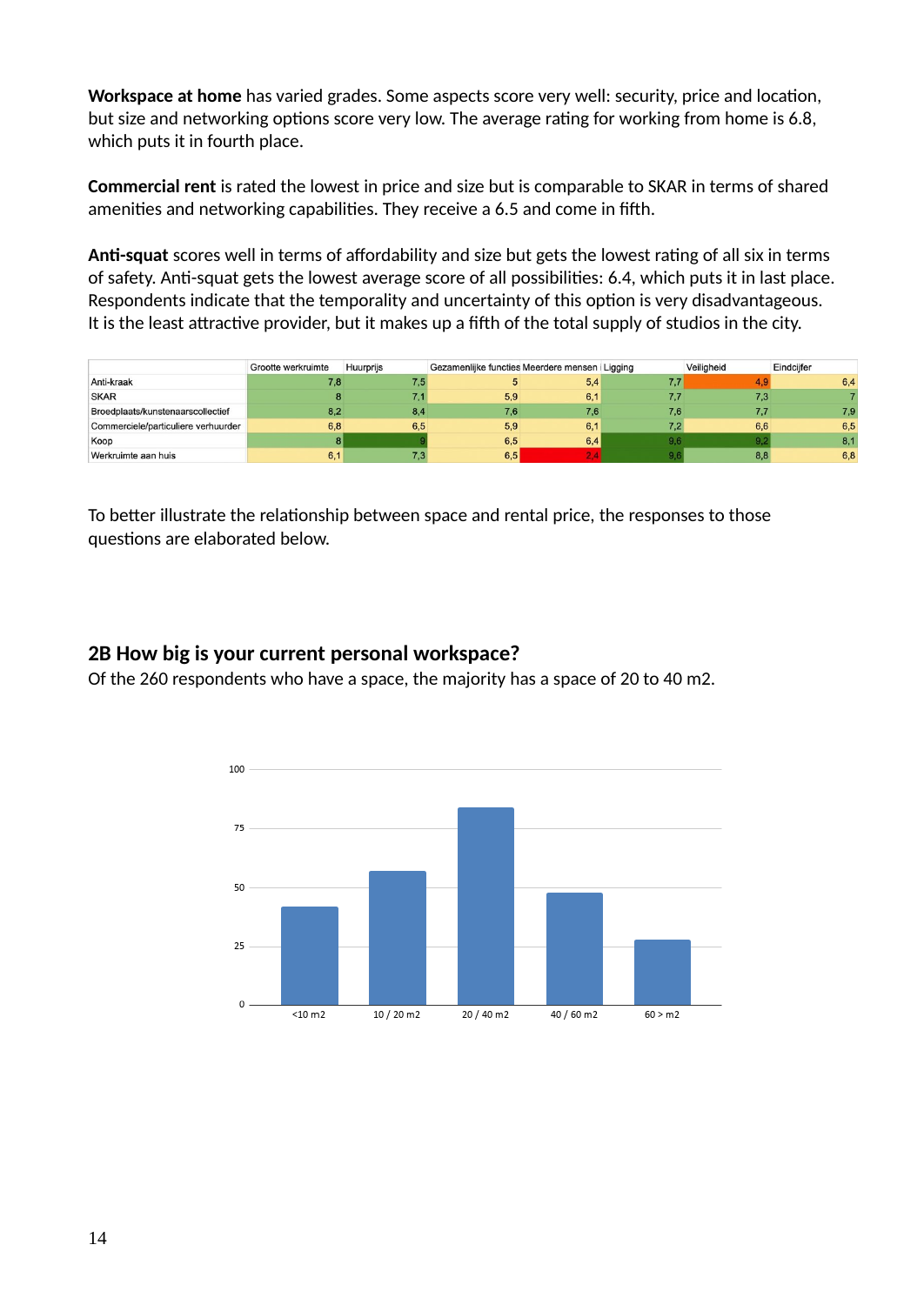#### **2C-a What is the price per month for your part of the workspace? (Rent, bills + VAT)**

Of the 260 respondents who have a space, most pay between €80 and €320 per month, 48 respondents pay more than €320 per month.



#### **2C-b Comparison of the price per month between the five providers**

This table compares what artists pay per provider (the option of working from home is not included here). Dark green is the cheapest (less than €150 per month) and dark red is the most expensive (more than €450 per month). The table shows that the lowest prices are paid for antisquat, followed by incubators. The highest prices are paid for commercial rent. The size of the space has not been taken into account. For the price per square meter see the next graph (2C-c).

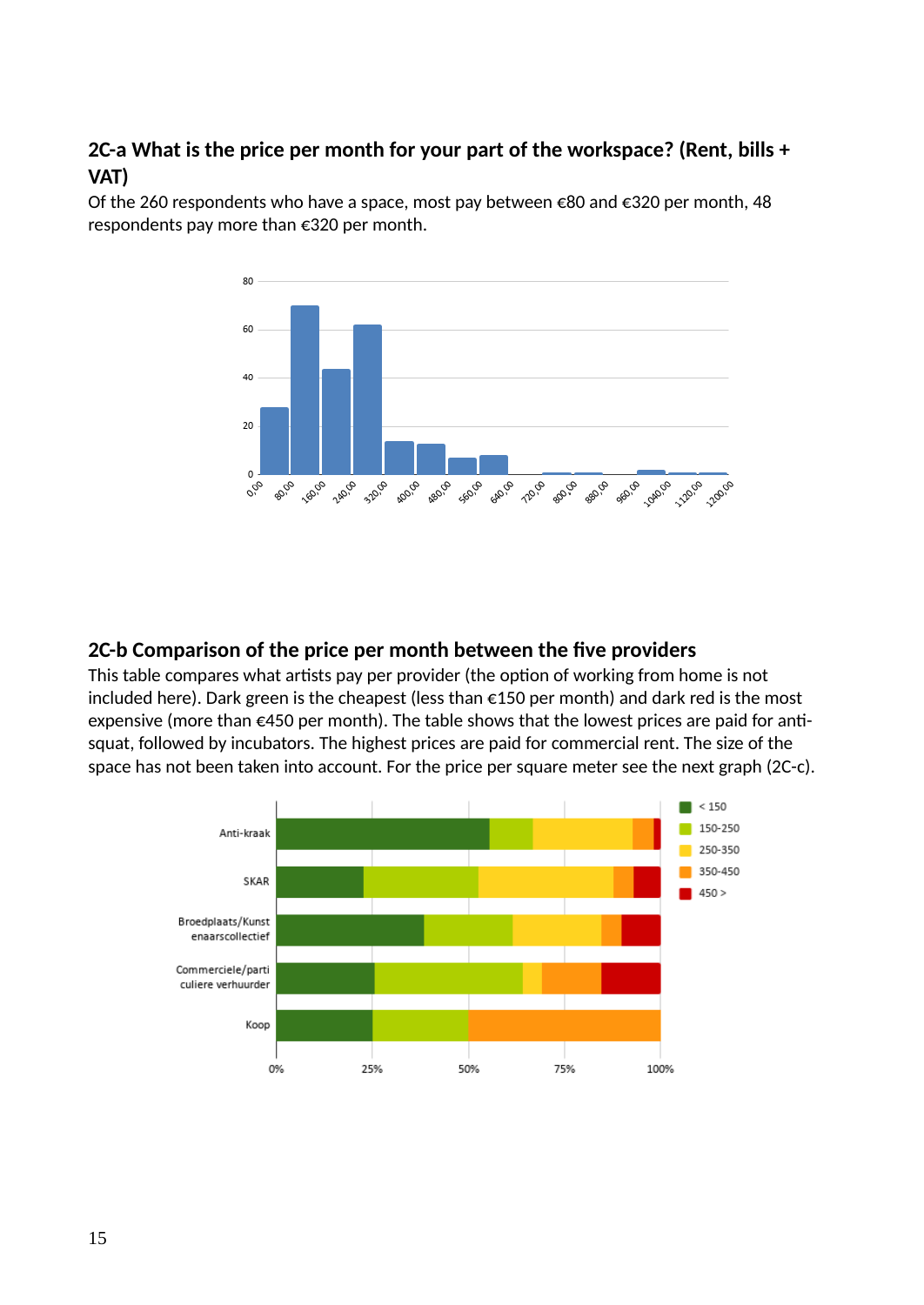#### **2C-c Comparison of the price per year, per m2, between the five providers**

For a better comparison, the square meter price per year has been determined based on the average size of the respondent's space. Dark green represents the lowest rent (less than €50 per m2 per year) and dark red is the most expensive (more than €200 per m2 per year).

**SKAR** has the most consistent square meter price: more than half of the spaces cost a maximum of  $€100$  per m2 per year (this corresponds to the SKAR standard of  $€52$  per m2 per year plus service costs and VAT). Still, 40% of SKAR artists pay more, perhaps this has to do with service costs?

The rental prices of the **Incubators and artists' collectives** are comparable to SKAR and anti-squat.

**Anti-squat** is the only provider where the rent is not based on the amount of square meters. They have the largest bar in the "cheapest" category but also have a significantly larger orange and red bar than SKAR and the incubators/artists' collectives (and can therefore be more expensive). In other words: anti-squat can be cheap, but many respondents who are anti-squat pay more than if they were in a SKAR space or an incubator/artists' collective.

 $< 50$ 50-100 Anti-kraak 100-150 150-200 SKAR  $200 >$ Broedplaats/Kunst enaarscollectief Commerciele/parti culiere verhuurder Koop 0% 25% 50% 75% 100%

**Commercial rent** and **Buying** are the most expensive options for artists.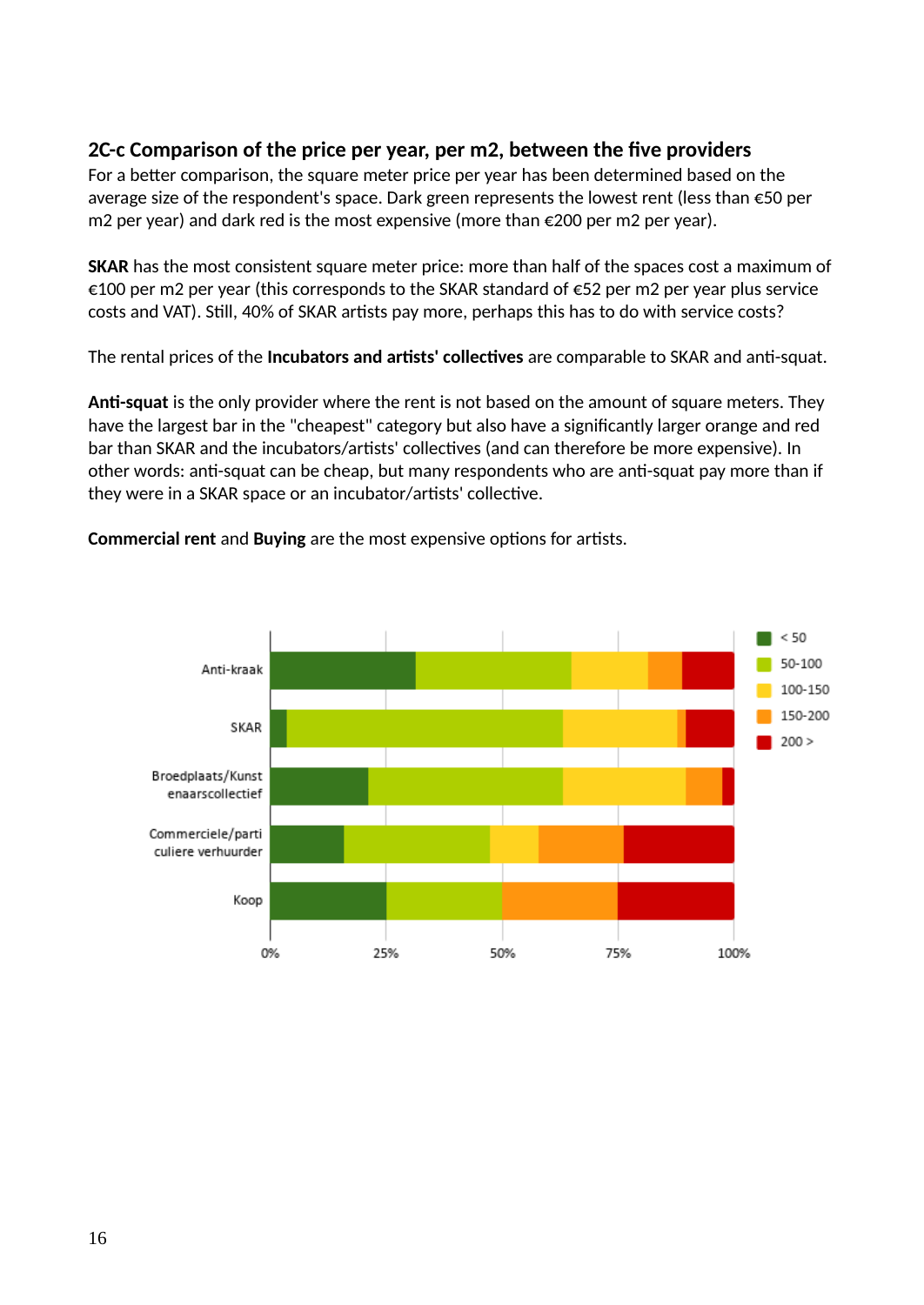# **CHAPTER 3 HOW SATISFIED ARE RESPONDENTS WITH THEIR RENTED SPACES?**

The following data shows how respondents rate their workspace. We asked them to give a rating where 1 is very bad and 10 is perfect.

#### **3A-a How do you rate the size of your studio?**

Most of the 260 respondents who have a space are satisfied with the size of their studio.



#### **3A-b Comparison of the size of the studios between providers**

Artists who have bought their own studio or rent from an incubator/artist collective are most satisfied with the size of their workspace.

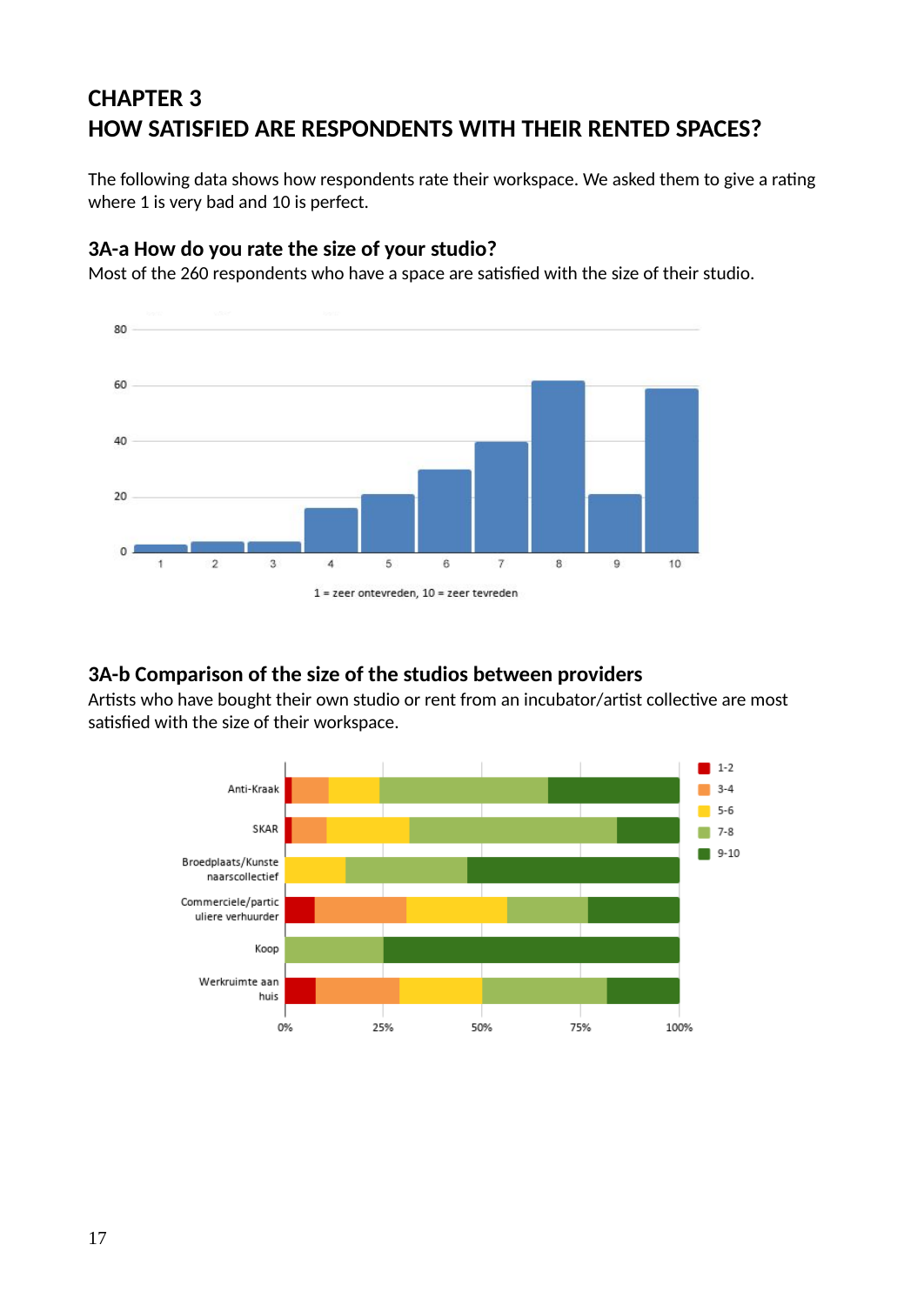#### **3B-a How do you rate the rental price of your studio?**

Most of the 260 respondents are satisfied with the rental price of their workspace.



#### **3B-b Comparison of the rent between providers**

Artists who own their own space or rent a space in an incubator/artist collective are most satisfied with the rent. Commercial rent is rated the worst.

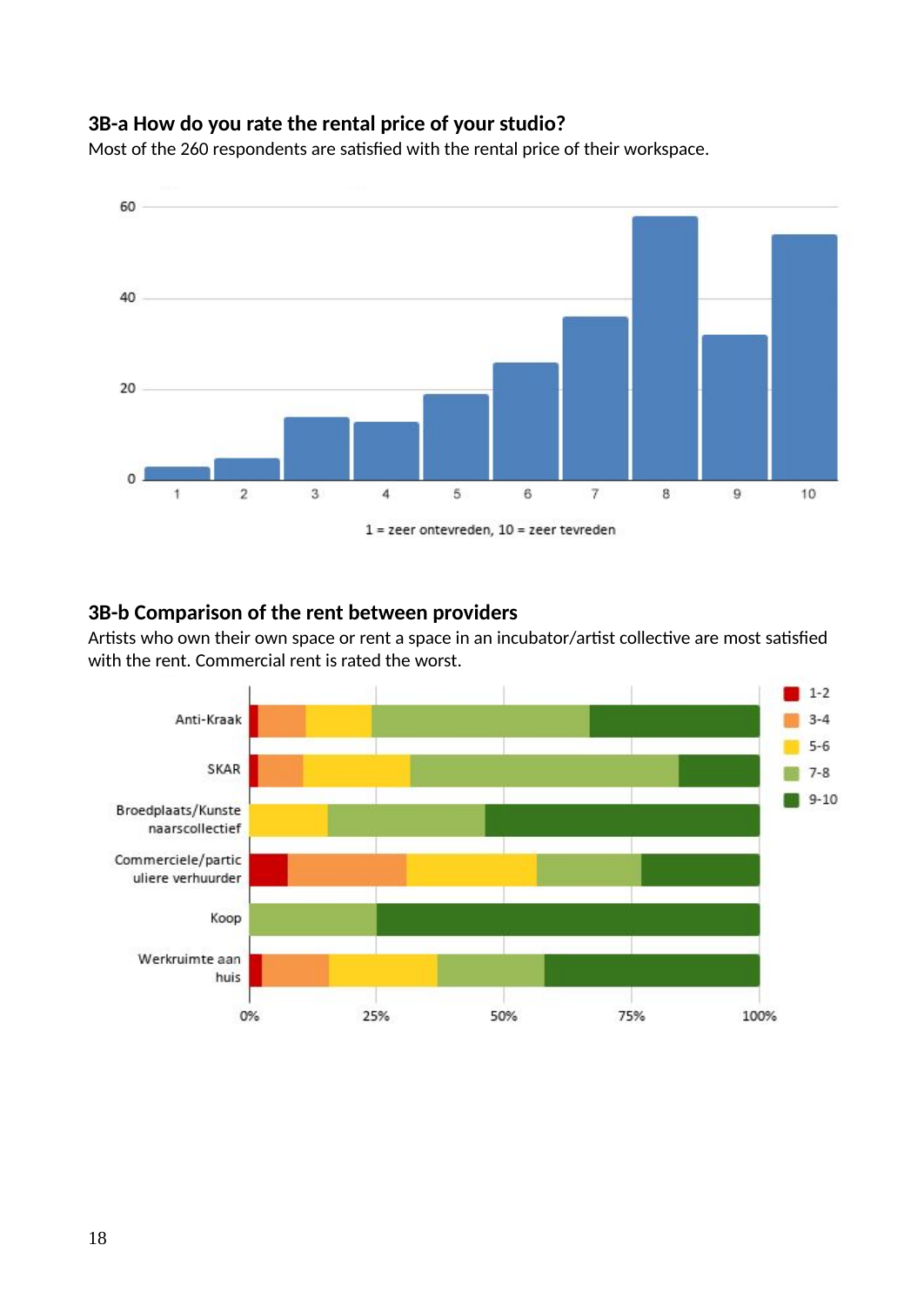

#### **3C-a How do you rate the communal facilities in your studio building?**

Most of the 260 respondents have mixed feelings about the communal facilities.

 $1$  = zeer ontevreden,  $10$  = zeer tevreden

#### **3C-b Comparison of the communal facilities between providers**

The incubators/artist collectives score well in this aspect.

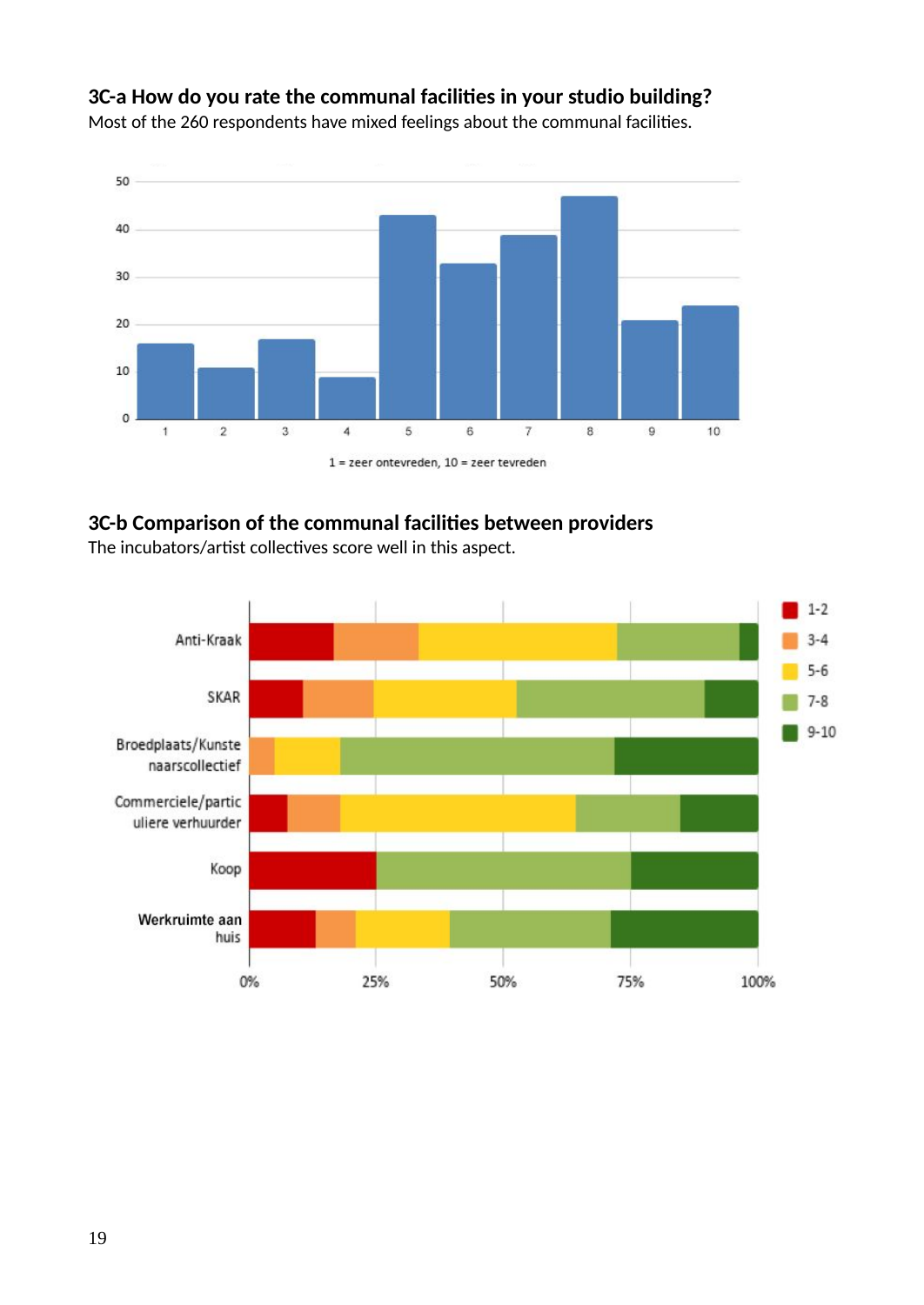#### **3D-a How do you rate the possibility of networking and collaboration with others in your studio building?**

Of the 260 respondents who now have workspace, a number of them are very dissatisfied with the options available for interaction, but they are generally satisfied on average.



#### **3D-b Comparing the possibility for networking between providers**

Obviously, the artists who work from home are the most negative about the opportunity to collaborate or network with others.

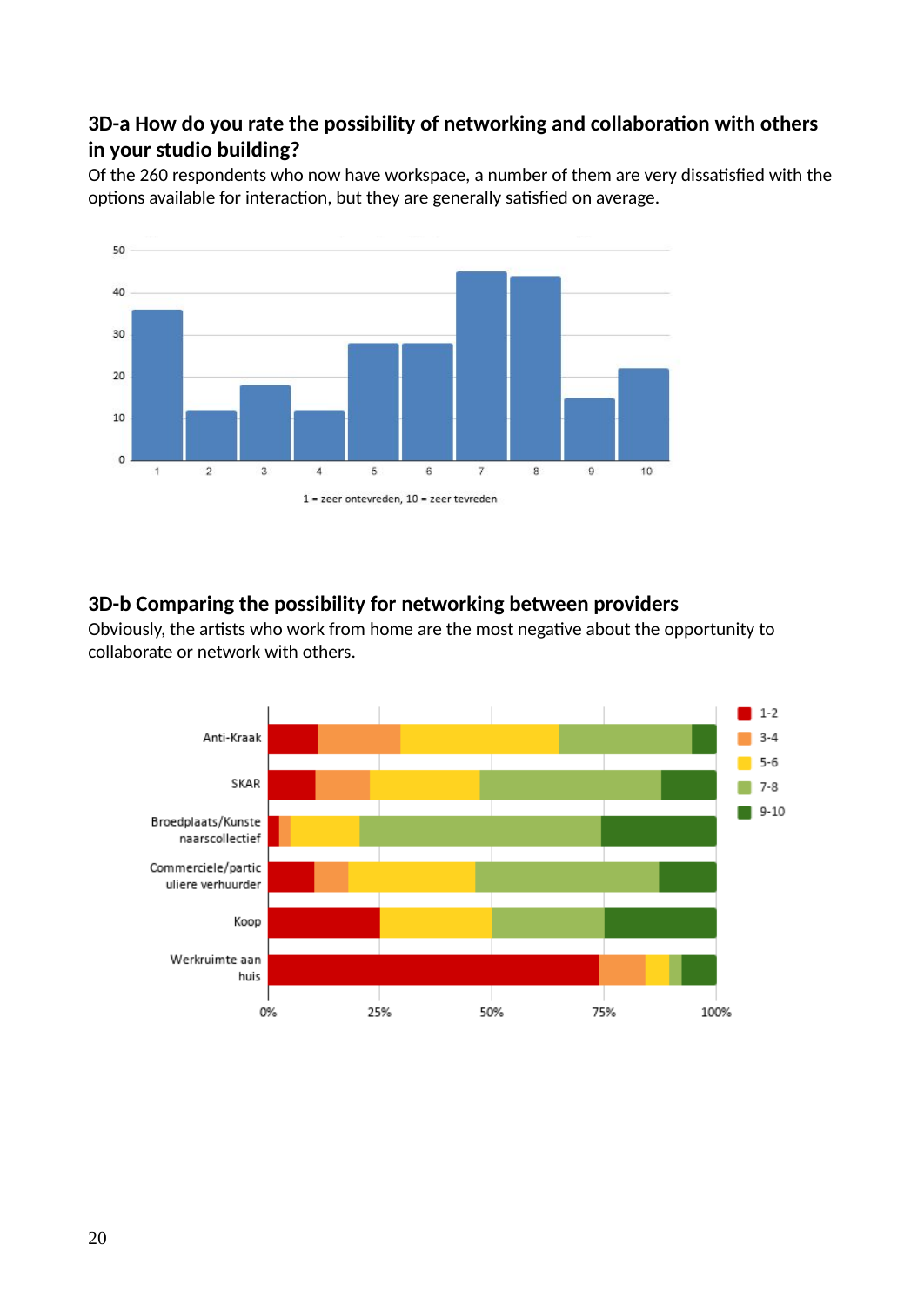#### **3E-a How do you rate the location of your studio in relation to your house?**

Of the 260 respondents who now have a workspace, most are satisfied with the location of their studio in relation to their home.



#### **3E-b The location of the studio in relation to the home compared between providers**

Obviously, those who work from home are most satisfied with this aspect, as well as those who have bought a studio. The other four options have similar ratings.

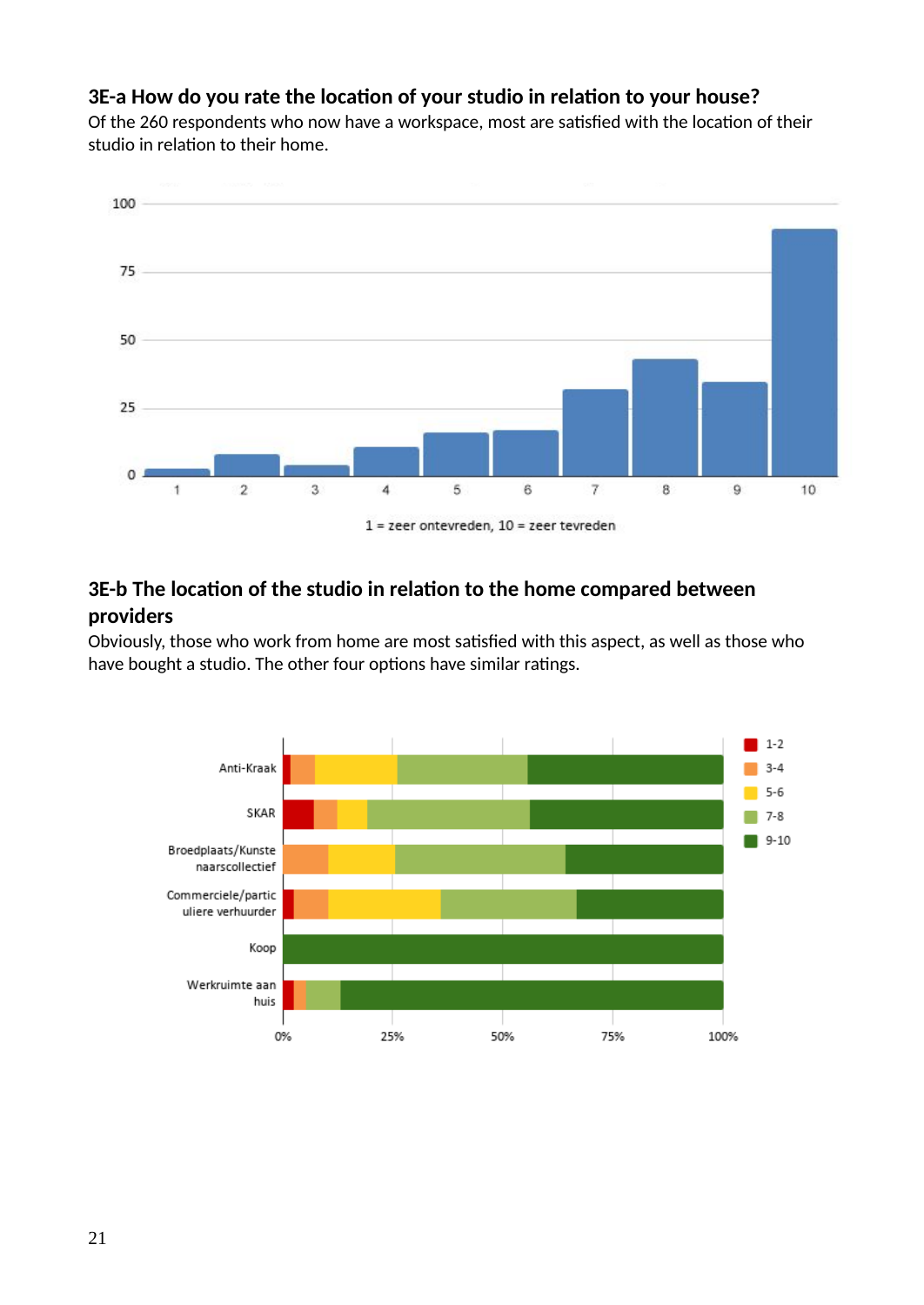#### **3F-a How do you rate the safety of your personal belongings in your studio?**

Most of the 260 respondents who have a workspace are satisfied with the safety of their personal belongings in the studio.



#### **3F-b Safety compared between providers**

It can be clearly seen here that anti-squat performs the worst compared to the other options. In anti-squat buildings, the safety of personal property is very difficult to guarantee because the buildings are in temporary use and not properly maintained.

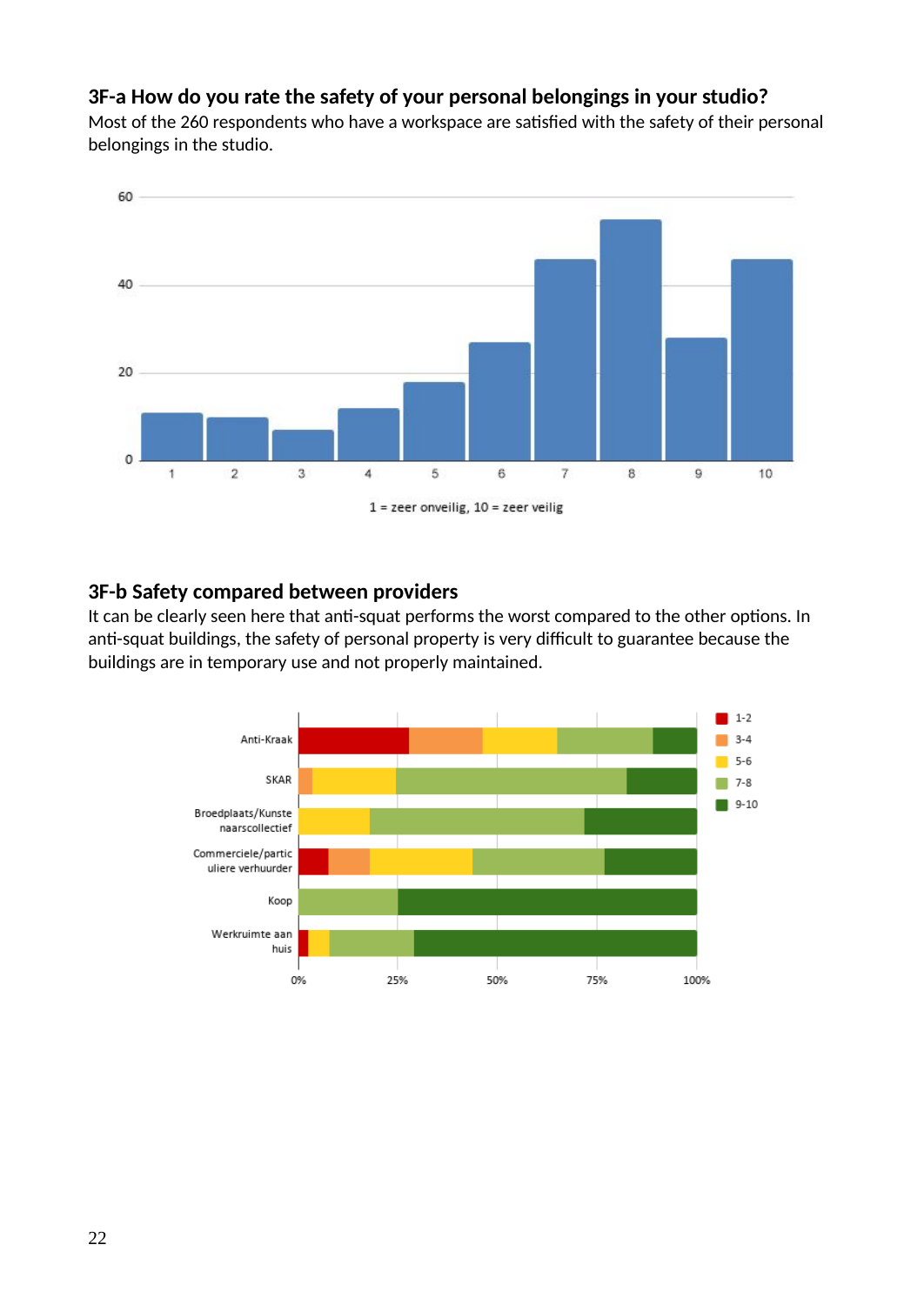## **4 WHAT KIND OF WORKSPACE DO YOU NEED?**

Apart from collecting data on existing studio spaces, we also asked about the type of workspace people are looking for, based on the features explored in Chapter 3.



#### **4A Would you like to live and work in the same building?**

Of all 369 respondents, the majority do not want to live and work in the same building. (we asked respondents to agree or disagree with the given statement).

#### **4B Would you like to work in a building with some shared facilities?**

Most of the 369 respondents would like to work in a building with a number of shared spaces such as workshops, meeting or project rooms.



Geef een cijfer van 1 tot 5 in hoeverre je het eens bent met de volgende stelling: (1= helemaal mee oneens, 5 = helemaal mee eens)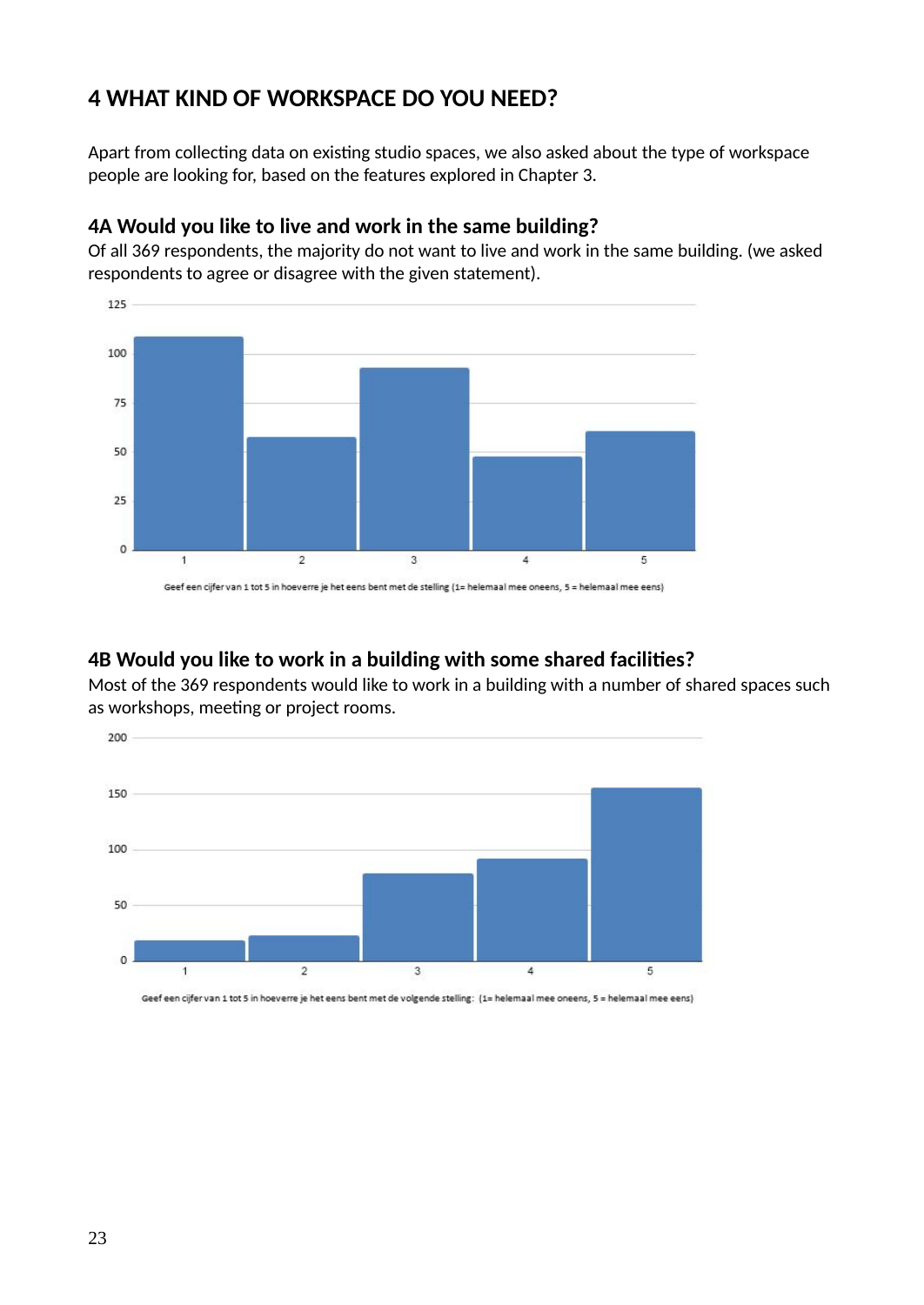#### **4C How many square meters should your workspace be at least?**

Of the 109 respondents who currently do not have a workspace, the majority are looking for a space between 10 and 40 square meters.



#### **4D What is the maximum price you want to pay for a workspace?**

Of the 109 respondents who currently do not have a workspace, most prefer a monthly rent of €150 and €225 per month.



#### **4E Are you looking for your own workspace or would you like to share it with others?**

Of the 109 respondents who currently have no workspace, 43% are looking for their own studio, 32% a shared workspace and 25% a space with both options.

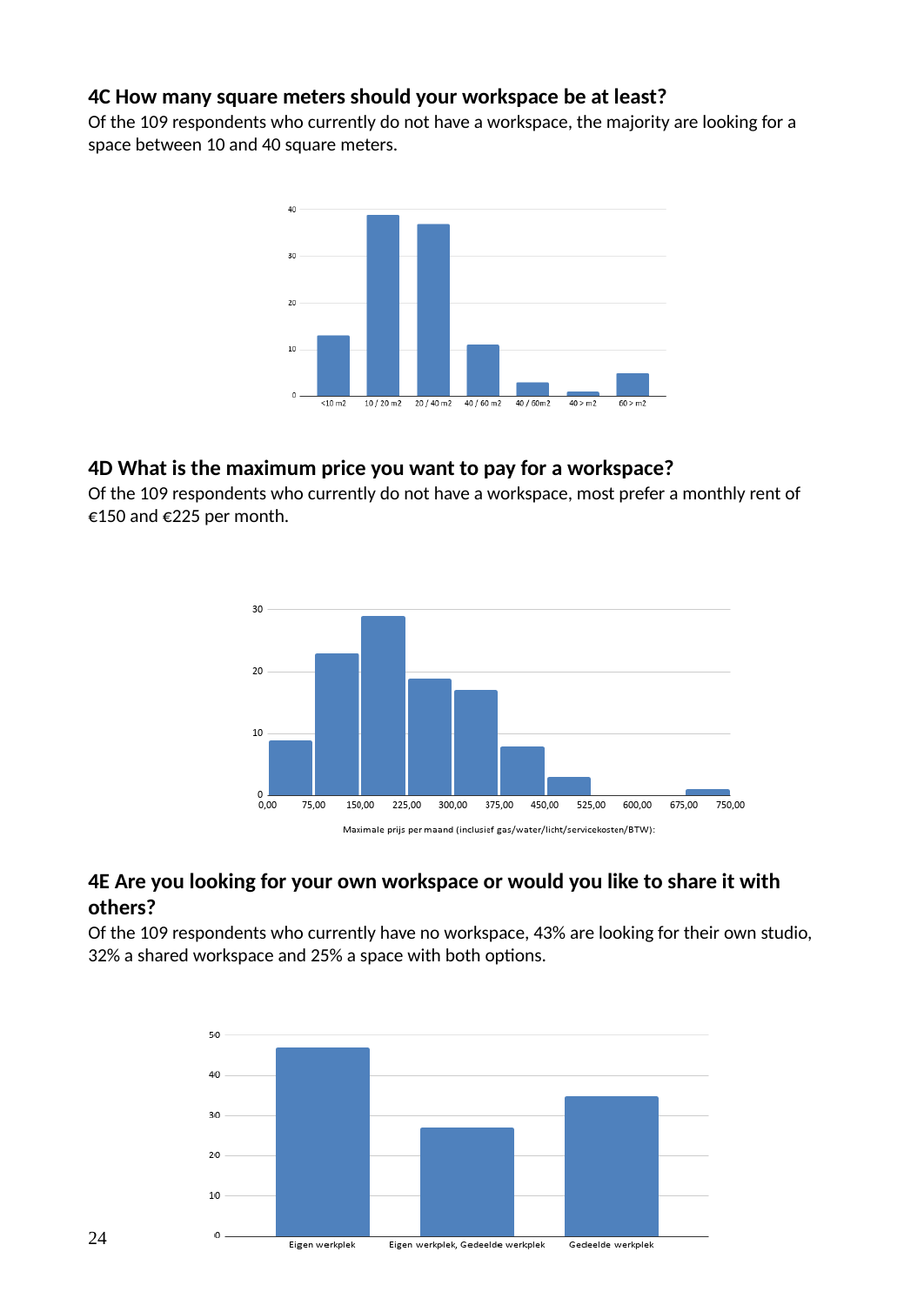#### **4F Would you like to rent a permanent workspace?**

Of the 109 respondents who currently do not have a studio, almost all are looking for a permanent and not a temporary workspace.



#### **4G Is a lack of suitable workspace a reason to move to another city?**

Finally, all respondents were asked whether the lack of suitable workspace in Rotterdam could be a reason to move to another city.

It is clear that the city still has enough appeal for many artists to stay, even though they cannot find workspace. However, 40% of all respondents see the lack of suitable workspace as a motive to leave Rotterdam.



Geef een cijfer van 1 tot 5 in hoeverre je het eens bent met de stelling (1 = helemaal mee oneens, 5 = helemaal mee eens)

**Finally, we also asked for further comments and received some interesting suggestions, positive feedback as well as horror stories. We will approach these individual respondents to ask if they would like to share their experiences more widely.**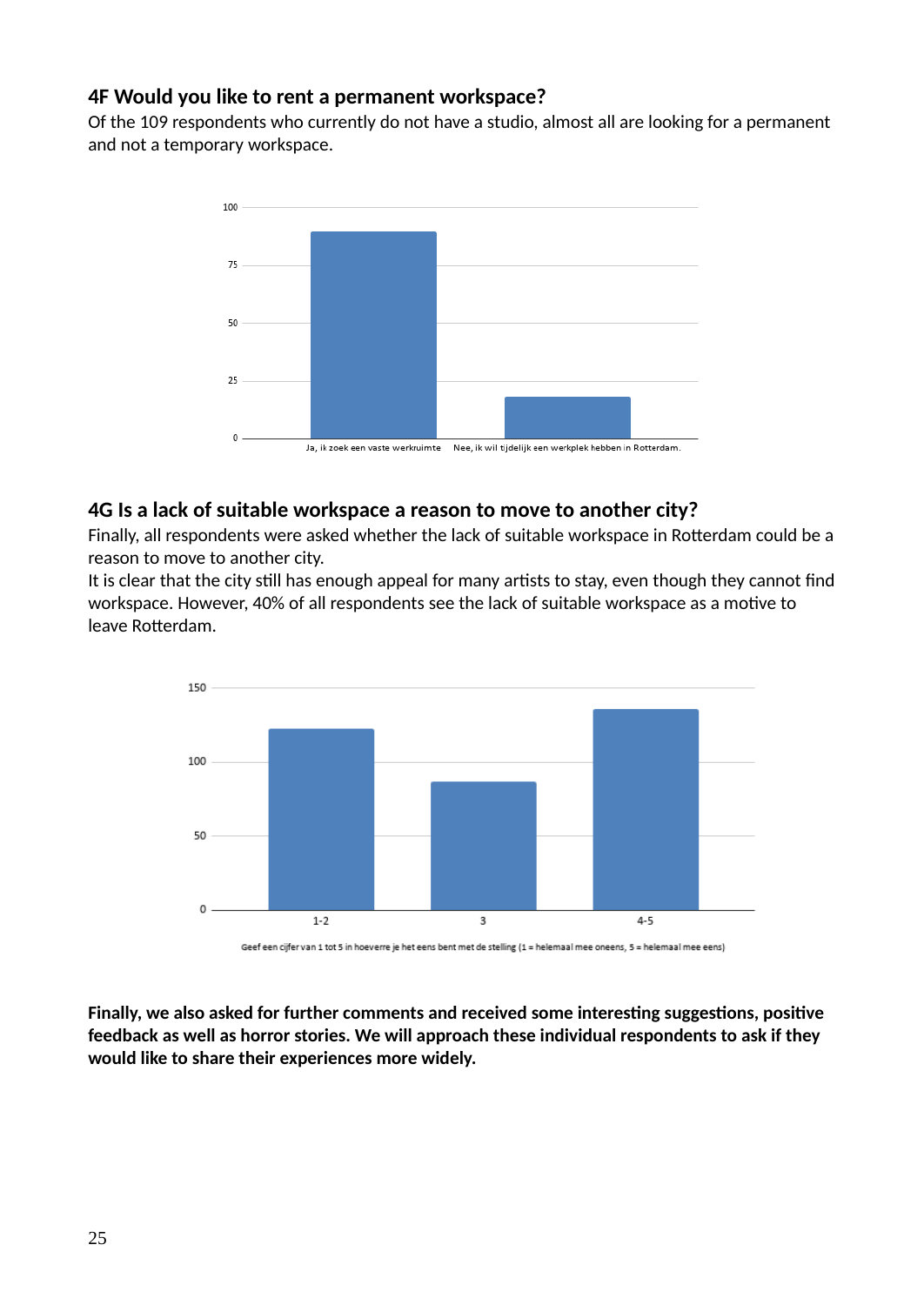# **5 TEN KEY POINTS**

- 1. 67% of all respondents (244 people) are looking for a workspace, actively or inactively.
- 2. 30% of all respondents (110 people) currently have no workspace.
- 3. Only 48% of those looking for a workspace are registered with SKAR.
- 4. SKAR provides 22% of the workspaces of all respondents. Anti-squat is a comparable party with 21%.
- 5. When comparing various aspects (size, rent, communal facilities, networking opportunities, location and safety), artists who own a studio space are the most positive. However, this group makes up an extremely small share in the survey (1.08%).
- 6. 99% of respondents have workspaces from one of the other five categories of providers. Incubators/artist collectives get the highest score here and anti-squat the lowest.
- 7. Of those who do not currently have a workspace, but had one in the last five years, 65% had to leave their studio because the property was sold.
- 8. The main reason why artists cannot find a studio is the lack of supply. The second stumbling block is the high rents.
- 9. The vast majority of respondents want a permanent workspace.
- 10. 40% of all respondents consider moving to another city if they cannot find suitable workspace.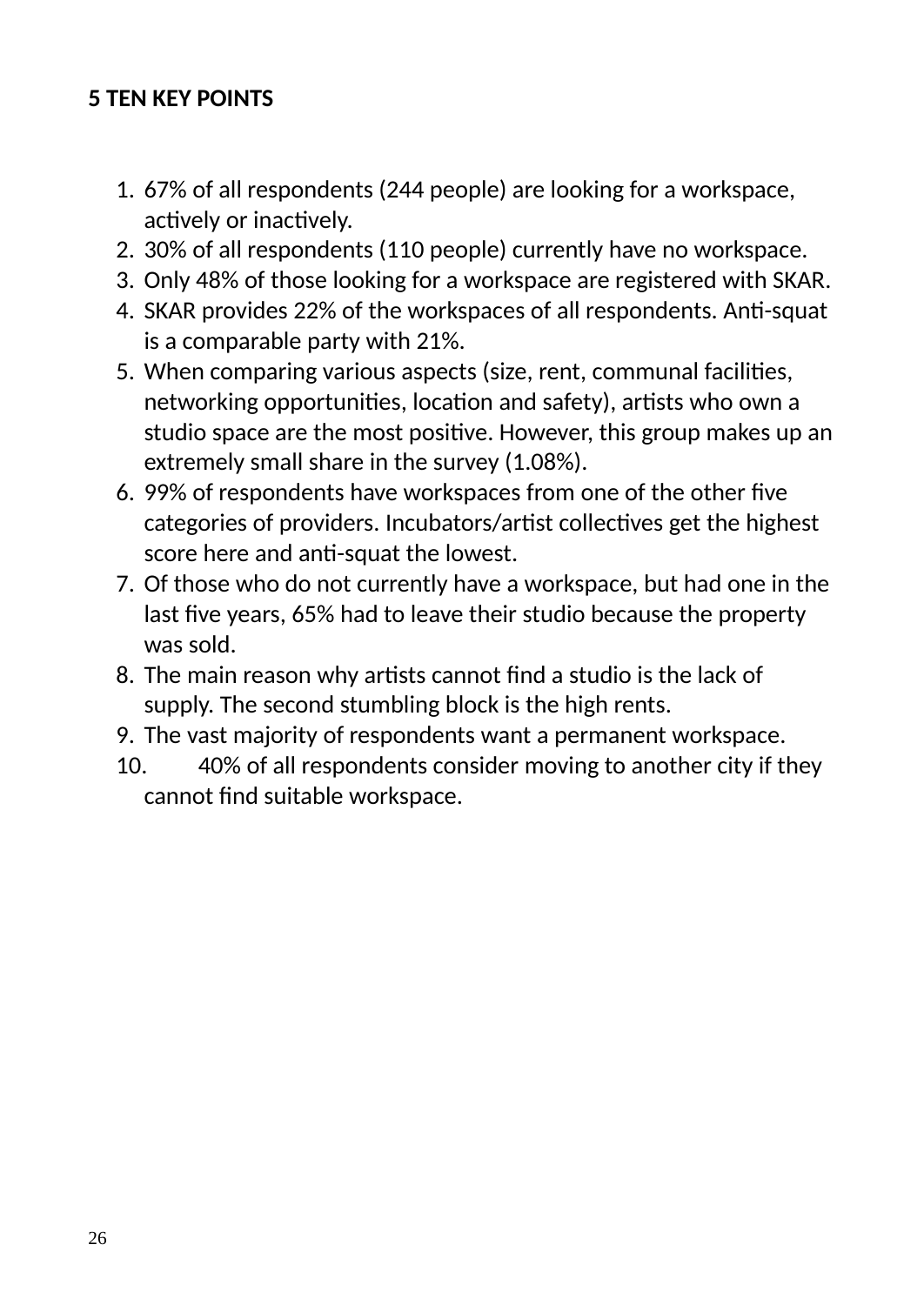## **6 DISCUSSION AND RECOMMENDATIONS**

The outcome of this survey provides insight into the current supply and demand for workspaces in the Rotterdam creative sector. The results immediately raise new questions:

 1. The renters of studio spaces can be divided into six categories. SKAR is the largest but makes up one fifth of the total supply among our respondents. The municipal policy, as formulated in the 'Atelier- en broedplaatsenbeleid 2017-2021' (Studio and creative incubator policy 2017-2021), looks to SKAR to provide workspaces for artists. They use the SKAR candidate list as a guide for the demand for studios. However, many survey respondents indicate that they are not aware of SKAR. This means that the demand needs to be better ascertained to substantiate the current policy written by the city.

 2. If 21% of all respondents in Rotterdam are currently in anti-squat buildings and these buildings are being sold more and more often, where will these artists go? As shown, the other options available to them are, in the short term, unattainable (SKAR has insufficient spaces, buying is unrealistic, available spaces in incubators/artist collectives are rare). Therefore, some will consider leaving the city, and others will choose to remain with difficulty.

 3. Now that it appears that the anti-squat system is so little valued and that it offers no rights for tenants, a discussion seems to be warranted about the existence of this system in the first place. When we look at the buildings that are owned by the city but managed by anti-squat companies, the question arises why the city should not put these buildings directly under the management of creative incubators and artists' collectives or SKAR, even if is it only on a temporary basis.

4. On the other hand, when incubators, artists' collectives and self-management score so well, why are these options not promoted by the city as permanent solutions? The city has a past track record of fostering important and successful artist collectives (among them Kunst & Complex, B.A.D. and Kaus Australis). Some of these have unfortunately already succumbed to the property changes in the city, others are hanging by a thread. These close-knit communities add value to Rotterdam. It is still possible for the city to intervene to preserve those that are left, but once they're gone, they're gone. Furthermore, the city could encourage formations of future such collectives.

 5. Real estate sales are the main reason artists are losing their workspaces. The real estate spike and the municipal policy of selling to the highest bidder is taking its toll on the number of available workspaces for the creative sector. How can this policy be changed so that the possibility remains open for renting or purchasing the buildings for cultural purposes?